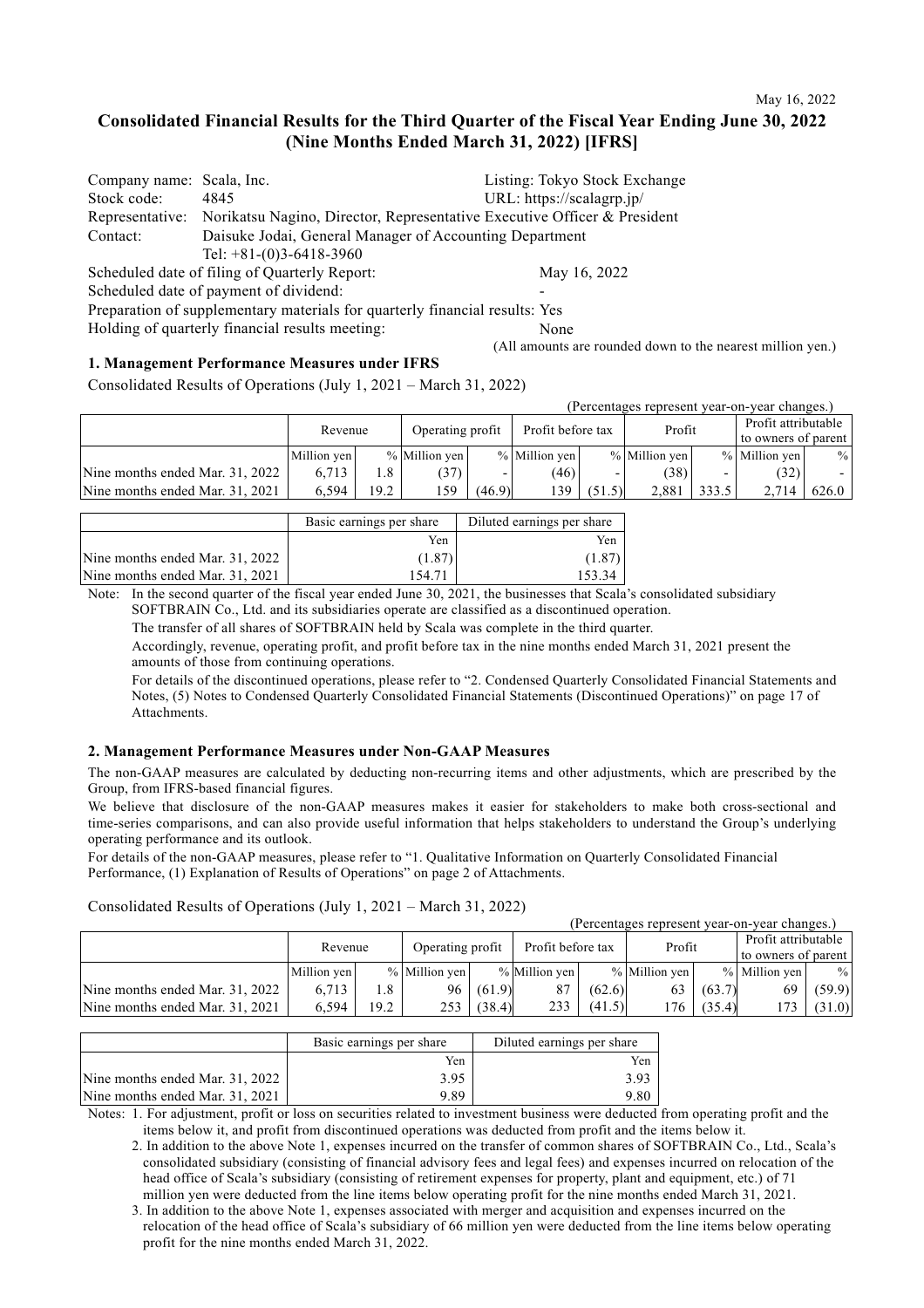## **3. Dividends**

|                                                 | Dividend per share |        |        |          |       |  |  |
|-------------------------------------------------|--------------------|--------|--------|----------|-------|--|--|
|                                                 | 10-end             | 20-end | 30-end | Year-end | Total |  |  |
|                                                 | Yen                | Yen    | Yen    | Yen      | Yen   |  |  |
| Fiscal year ended Jun. 30, 2021                 |                    | 16.00  |        | 18.00    | 34.00 |  |  |
| Fiscal year ending Jun. 30, 2022                |                    | 18.00  |        |          |       |  |  |
| Fiscal year ending Jun. 30, 2022<br>(forecasts) |                    |        |        | 18.00    | 36.00 |  |  |

Note: Revisions to the most recently announced dividend forecast: None

#### **4. Consolidated Earnings Forecast for the Fiscal Year Ending June 30, 2022 under IFRS (July 1, 2021 – June 30, 2022)** (Percentages represent year-on-year changes.)

|           | Tercentages represent vear-on-vear changes.) |     |                  |  |                   |  |               |  |                                            |               |                             |
|-----------|----------------------------------------------|-----|------------------|--|-------------------|--|---------------|--|--------------------------------------------|---------------|-----------------------------|
|           | Revenue                                      |     | Operating profit |  | Profit before tax |  | Profit        |  | Profit attributable to<br>owners of parent |               | Basic earnings<br>per share |
|           | Million ven                                  |     | % Million ven    |  | % Million ven     |  | % Million ven |  | % Million ven                              | $\frac{0}{0}$ | Yen                         |
| Full vear | 9.900                                        | 3.3 |                  |  |                   |  |               |  |                                            |               | 0.00                        |

Note: Revisions to the most recently announced consolidated forecast: Yes

For details of the consolidated forecast for the fiscal year ending June 30, 2022, please refer to "Notice Concerning Revisions to Consolidated Earnings Forecast (Japanese version only)" released today (May 16, 2022).

#### **5. Consolidated Financial Position under IFRS**

|                     |              |              | Equity attributable | Ratio of equity           | Equity per share |
|---------------------|--------------|--------------|---------------------|---------------------------|------------------|
|                     | Total assets | Total equity | to owners of        | attributable to owners    | attributable to  |
|                     |              |              | parent              | of parent to total assets | owners of parent |
|                     | Million yen  | Million yen  | Million yen         | $\frac{0}{0}$             | Yen              |
| As of Mar. 31, 2022 | 20,627       | 9,762        | 9,452               | 45.8                      | 534.38           |
| As of Jun. 30, 2021 | 20.330       | 10.470       | 10.162              | 50.0                      | 577.51           |

### **\* Notes**

(1) Changes in consolidated subsidiaries during the period (changes in specified subsidiaries resulting in changes in the scope of consolidation): None

Newly added: - Excluded: -

(2) Changes in accounting policies and accounting estimates

1) Changes in accounting policies required by IFRS: None

- 2) Changes in accounting policies other than 1) above: None
- 3) Changes in accounting estimates: None

(3) Number of shares outstanding (common shares)

| 1) Number of outstanding shares as of the end of the period (including treasury shares) |                   |                                  |                   |  |  |  |
|-----------------------------------------------------------------------------------------|-------------------|----------------------------------|-------------------|--|--|--|
| As of Mar. 31, 2022:                                                                    | 17,688,259 shares | As of Jun. 30, 2021:             | 17,597,459 shares |  |  |  |
| 2) Number of treasury shares as of the end of the period                                |                   |                                  |                   |  |  |  |
| As of Mar. 31, 2022:                                                                    | 8 shares          | As of Jun. 30, 2021:             | 8 shares          |  |  |  |
| 3) Average number of outstanding shares during the period                               |                   |                                  |                   |  |  |  |
| Nine months ended Mar. 31, 2022:                                                        | 17,640,810 shares | Nine months ended Mar. 31, 2021: | 17,542,920 shares |  |  |  |

\* The current consolidated financial results are not subject to quarterly review by certified public accountants or auditing firms.

\* Explanation of appropriate use of earnings forecasts, and other special items

Cautionary statement with respect to forecasts

Forecasts of future performance in these materials are based on assumptions judged to be valid and information available to Scala's management at the time these materials were prepared, but are not promises by Scala regarding future performance. Actual results may differ significantly from these forecasts for a number of reasons.

How to view supplementary materials for quarterly financial results

Supplementary materials for the quarterly financial results will be disclosed today (May 16, 2022) and available on the Scala's website.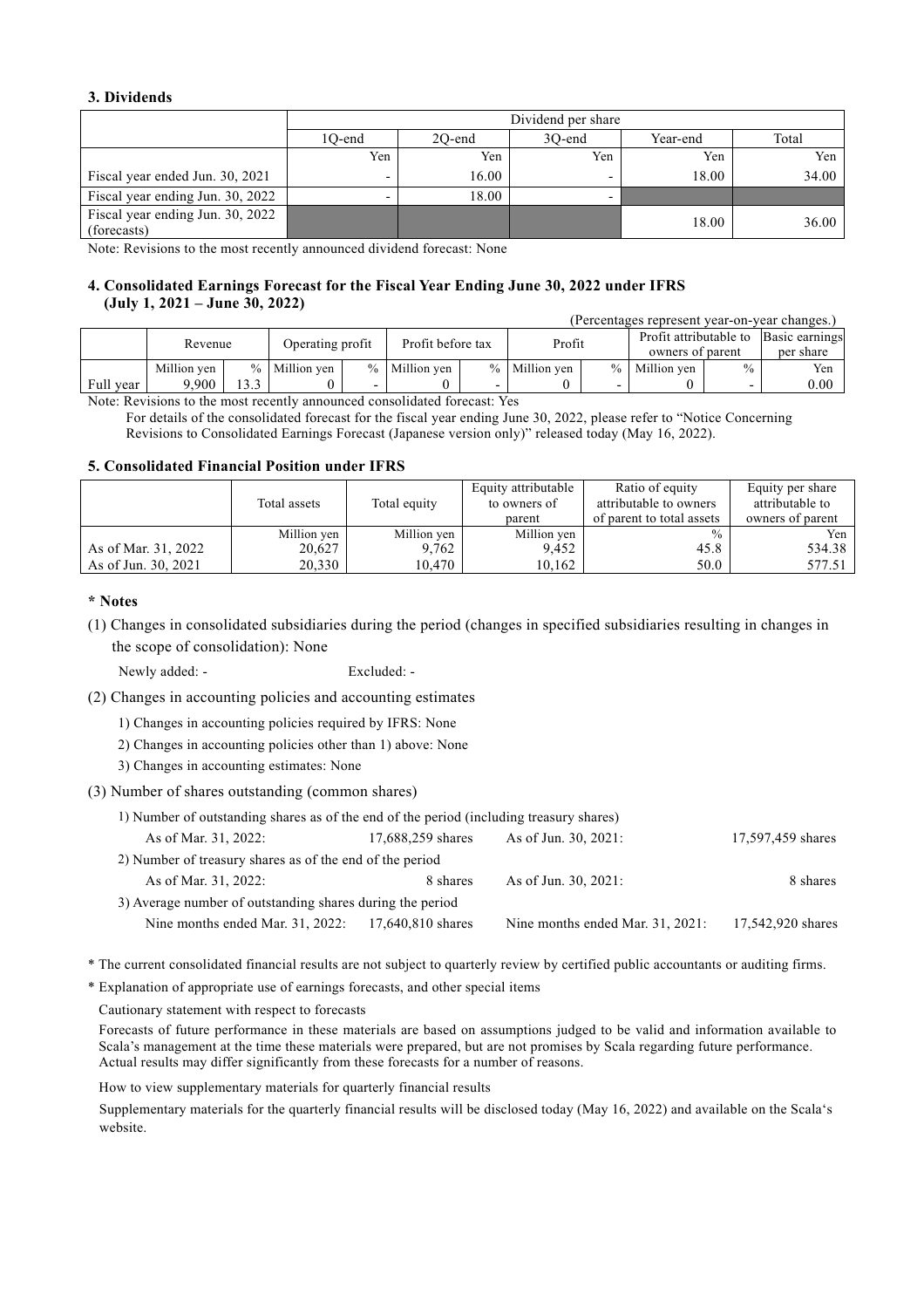## Contents of Attachments

| 1. Qualitative Information on Quarterly Consolidated Financial Performance             | $\overline{2}$ |
|----------------------------------------------------------------------------------------|----------------|
| (1) Explanation of Results of Operations                                               | $\overline{2}$ |
| (2) Explanation of Financial Position                                                  | 6              |
| (3) Explanation of Consolidated Earnings Forecast and Other Forward-looking Statements | 6              |
| 2. Condensed Quarterly Consolidated Financial Statements and Notes                     | 7              |
| (1) Condensed Quarterly Consolidated Statement of Financial Position                   | 7              |
| (2) Condensed Quarterly Consolidated Statements of Income and Comprehensive Income     | 8              |
| Condensed Quarterly Consolidated Statement of Income                                   | 8              |
| Condensed Quarterly Consolidated Statement of Comprehensive Income                     | 9              |
| (3) Condensed Quarterly Consolidated Statement of Changes in Equity                    | 10             |
| (4) Condensed Quarterly Consolidated Statement of Cash Flows                           | 12             |
| (5) Notes to Condensed Quarterly Consolidated Financial Statements                     | 14             |
| Going Concern Assumption                                                               | 14             |
| Notes to Condensed Quarterly Consolidated Financial Statements                         | 14             |
| Segment Information                                                                    | 15             |
| <b>Discontinued Operations</b>                                                         | 17             |
| Material Subsequent Events                                                             | 17             |
|                                                                                        |                |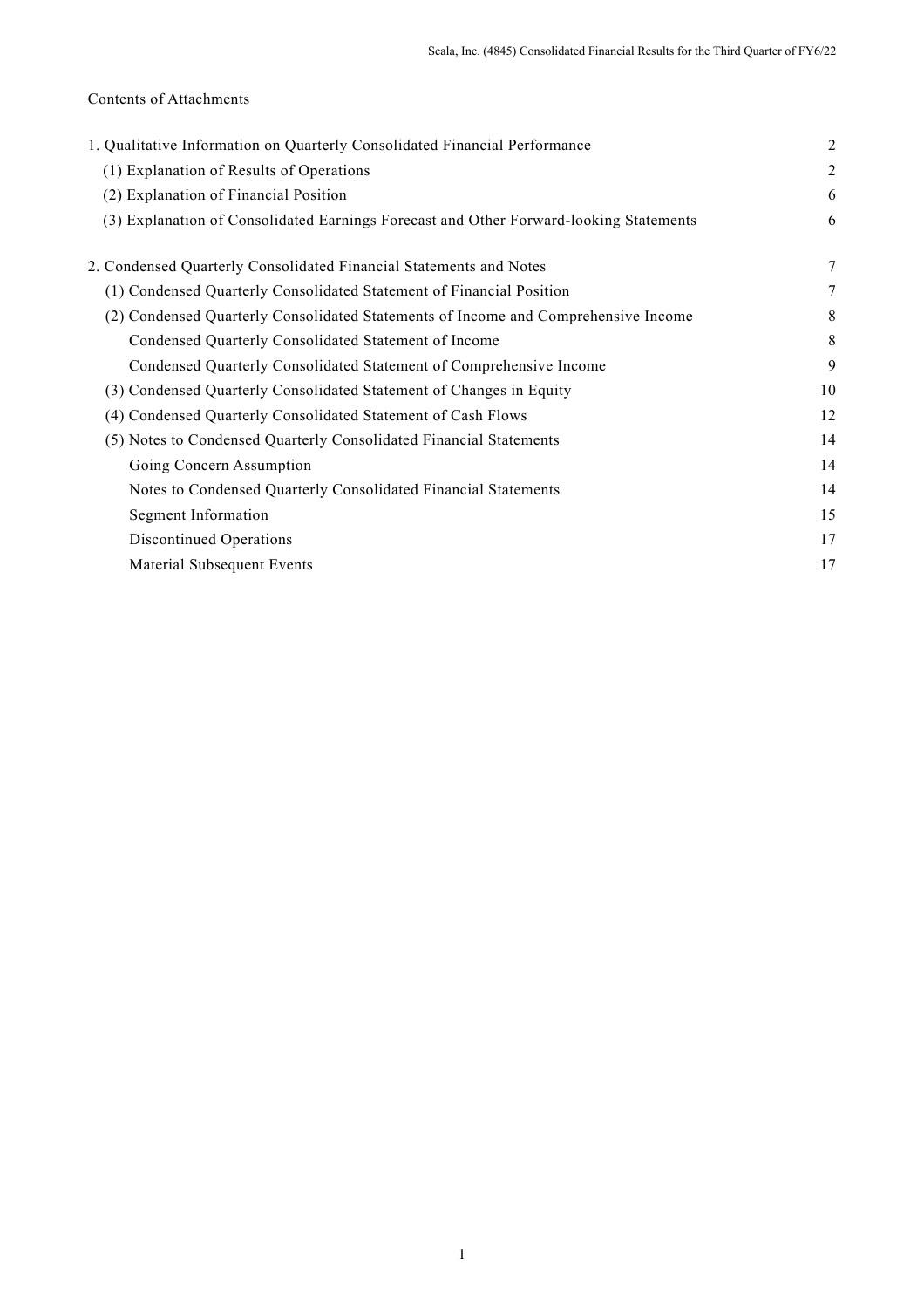## **1. Qualitative Information on Quarterly Consolidated Financial Performance**

Scala, Inc. ("Scala" or "the Company") and its group companies (collectively "the Group") have adopted International Financial Reporting Standards (IFRS).

In addition to IFRS, the Group has adopted financial measures that can express its operating performance more accurately ("the non-GAAP measures"), and accordingly has disclosed its consolidated results of operations by applying both IFRS and the non-GAAP measures.

As the Company excluded SOFTBRAIN Co., Ltd., a consolidated subsidiary, from the scope of consolidation due to the Company transferring all of its shares in the previous fiscal year, it has reclassified the businesses of SOFTBRAIN Co., Ltd. and its subsidiaries as discontinued operations.

## **(1) Explanation of Results of Operations**

The first nine months of the fiscal year ending June 30, 2022 ("the period under review") saw some signs of normalization of economic activities as a result of increased vaccination uptake. However, with a rapid spread of the new variant strain, it is hard to predict when the pandemic will be over. In addition, as geopolitical risks that have surfaced since late February, such as the Ukraine situation, have created concerns about an impact on the global economy, the economic outlook remains uncertain.

In such business environment, the Group has worked to create and expand new services and enhance existing businesses in the form of "co-creation" with the domestic private companies and local governments in order to develop into a "value co-creation company solving social problems with clients through business" as stated in the Mid-term Management Plan announced in August 2019.

As a result, the Group reported revenue of 6,713 million yen (up 1.8% year on year) for the first nine months. This increase was due to higher sales in the IT/AI/IoT/DX Business, HR & Education Business, EC Business and Incubation & Investment Business despite a significant decline in sales in the Customer Support Business.

Operating loss amounted to 37 million yen (compared with profit of 159 million yen for the same period of the previous fiscal year) due to the following reasons: the profit decrease in IT/AI/IoT/DX Business and increased losses in Incubation & Investment Business due to the continued aggressive investment toward the development of various new businesses such as intensive business activities to support corporate value creation leading to major digital transformation (DX) projects, creation of new services related to regional revitalization as well as organizational enhancement to promote international businesses, and recognition of loss on valuation of investment securities in the Investment Business, all of which offset a surplus in the HR & Education Business and a significant increase of operating profit in the EC Business.

Loss before tax amounted to 46 million yen (compared with profit of 139 million yen a year earlier), loss amounted to 38 million yen (compared with profit of 2,881 million yen a year earlier) and loss attributable to owners of parent amounted to 32 million yen (compared with profit of 2,714 million yen a year earlier), despite a decrease in interest expenses resulting from a decrease in the average balance of borrowings during the period under review.

## (Reporting on a non-GAAP basis)

The non-GAAP measures are calculated by deducting non-recurring items and other adjustments, which are prescribed by the Group, from IFRS-based financial figures.

We believe that disclosure of the non-GAAP measures makes it easier for our stakeholders to make both cross-sectional and time-series comparisons, and can also provide useful information that helps them to understand the Group's underlying operating performance and its outlook.

Non-recurring items refer to one-off profits or losses that we believe should be excluded based on certain criteria for the purpose of preparing the earnings forecast.

While the Group discloses the non-GAAP measures in reference to the rules set out by the U.S. Securities and Exchange Commission, this does not mean the Group fully complies with these rules.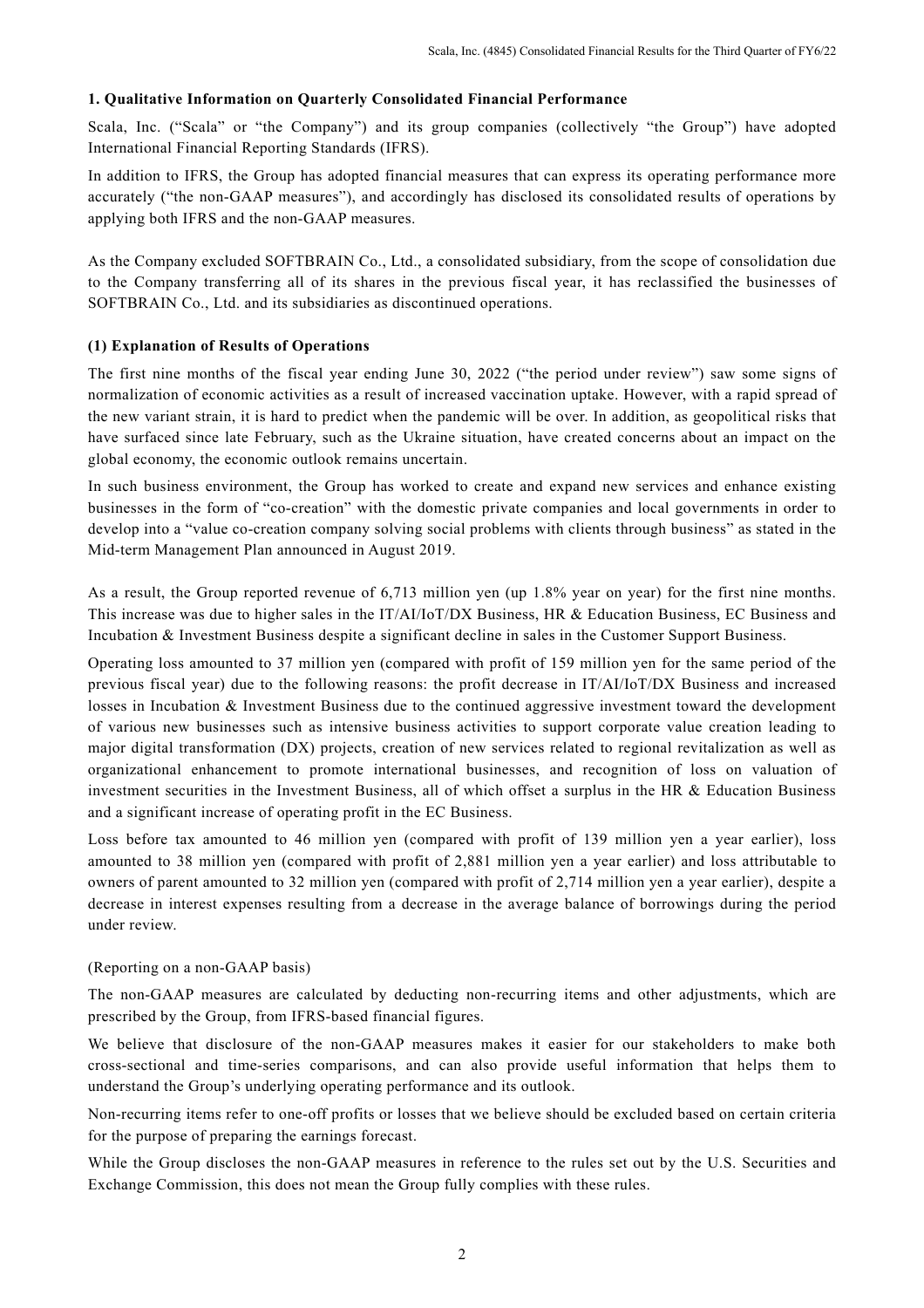For adjustment, profit or loss on securities related to investment business were deducted from operating profit and the items below it, and profit from discontinued operations was deducted from profit and the items below it.

For the first nine months of the previous fiscal year, in addition to the above-mentioned deduction, there were 71 million yen of expenses incurred on the transfer of common shares of a Scala's consolidated subsidiary SOFTBRAIN Co., Ltd. (consisting of financial advisory fees and legal fees) and for expenses incurred on relocation of the head office of Scala's subsidiary (consisting of retirement expenses for property, plant and equipment, etc.)

During the period under review, in addition to the above-mentioned deduction, there were 66 million yen of expenses associated with merger and acquisitions, and expenses incurred on relocation of the head office of Scala's subsidiary.

Business segment performance is as follows.

Segment revenue and operating profit are presented in accordance with IFRS.

## (i) IT/AI/IoT/DX Business

In this business segment, Scala Communications, Inc. and Scala Next, Inc. are working on proposal, introduction support, provision and improvement of existing SaaS/ASP services as well as planning and development of new services to support major private companies and local governments to promote DX initiatives.

As a new co-creation project, in collaboration with Elite Genomics Co., Ltd. and desamis Co., Ltd., we have started the development of "EG-Genome (tentative name)," an application for using the data of dairy cattle genome test results to enhance dairy farm management. By using this application, linked with Igenity® Dashboard created by Neogen Corporation, the largest inspection company in the United States, users can easily view dairy cattle genome test results in Japanese using a smartphone. This application clarifies dairy farm management strategies by not only presenting individual data but also analyzing the ability, health, and other factors of a herd. We have also smooth development of "U-medical support," a co-creation project proceeded jointly with Mitsui Sumitomo Insurance Company, Limited and desamis Co., Ltd. This application is planned to be released this coming summer. Moreover, we have continued to receive orders of the development of additional functions for the real estate trust DX platform co-created with Shinoken Group Co., Ltd., which has also been progressing smoothly. In addition, we have been working jointly with xID Inc., in which we have further invested, on a demonstration experiment of a new service for local governments and also have been proceeding with the demonstration experiment of a next-generation digital health care service co-created with a pharmaceutical company and a general insurance company. These approaches are being promoted for implementation of actual services.

Introduction of other existing services has also been going on. Specifically, we have introduced "i-search," a website internal search service to Wako Co., Ltd., MIROKU JYOHO SERVICE CO., LTD., DAIICHI SANKYO COMPANY, LIMITED and other companies, "i-ask," a FAQ management system to Consumers' Co-op Osaka Palcorp, The Ehime Bank, Ltd., TableMark Co., Ltd. and other companies, and both "i-ask" and "i-assist" at the same time to Kiraboshi Bank, Ltd.

We have also continued development of a microservice platform, GEAR-S. It has been introduced to Wako Co., Ltd.

Connect Agency, Inc., in collaboration with other CTI service vendors, has engaged in providing a wide variety of proposals while enhancing its lineup by adding call center solutions including lines, softphone, and voice recognition. This effort has allowed them to acquire several potential deals. For one of these deals, they intend to deliver the service during the fourth quarter. In addition, there has been steady progress in receiving replacement orders—they have received orders of introduction of new services from eight existing customers.

EGG CO., LTD., which was transformed into a subsidiary in the period under review, and other three affiliated companies have been consolidated into this segment.

As a result, segment revenue was 3,203 million yen (up 3.5% year on year,) segment profit was 832 million yen (up 5.4%) before allocation of corporate expenses, and 385 million yen (down 35.4%) after allocation of corporate expenses.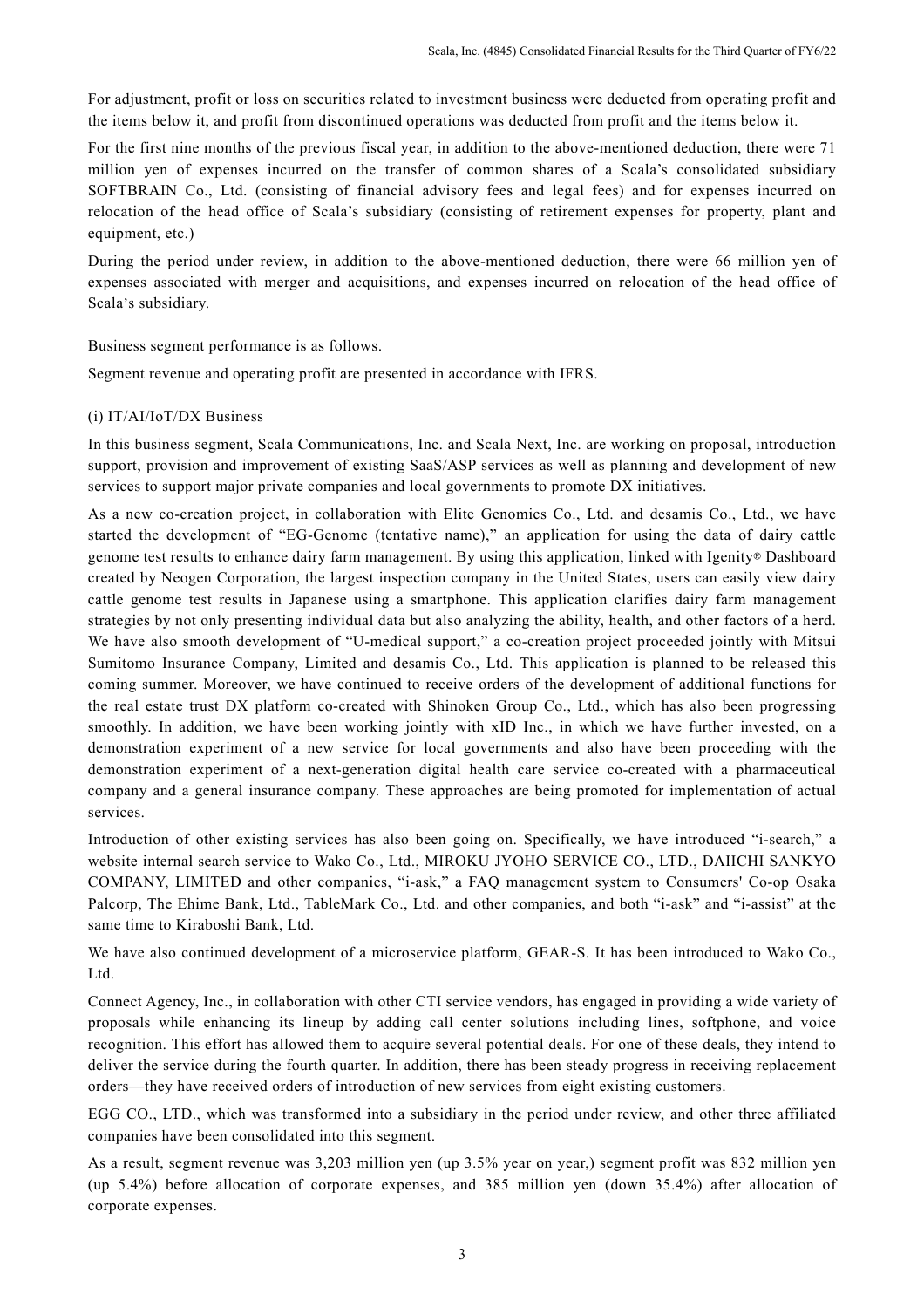## (ii) Customer Support Business

In the Customer Support Business, we have been expanding our businesses and enhancing our sales activities by creating group synergies between Leoconnect, Inc. and Scala Service, Inc. since January this year, which followed the opening of a call center in Okinawa in November last year.

In the period under review, inquiries have increased—we already have received a large order of customer representative operation for MEmobile Co., Ltd., and orders from three other companies have been determined during the fourth quarter. With these increased orders, we have been striving to build a foundation for sales growth for the next fiscal year.

As a result, segment revenue was 1,030 million yen (down 28.8% year on year), segment loss was 24 million yen (compared with segment profit of 27 million yen a year earlier) before allocation of corporate expenses, and 27 million yen (compared with segment loss of 3 million yen a year earlier) after allocation of corporate expenses.

## (iii) HR & Education Business

This business mainly consists of the following services: (1) recruitment support for new graduates, specialized for athletic students and female students, as well as services for the planning and operation of related events such as joint information sessions and career seminars; (2) childcare and educational services such as *Minna no Hoikuen* (which literally means a nursery school for everyone), international preschool Universal Kids, UK Academy for school children to foster international awareness, and after-school day service Largo KIDS; and (3) sports school for children, the planning and management of sports events, and online sports education services.

The growth opportunities for the recruitment support service for new graduates is stable since the job openings-to-applicants ratio for university graduates in 2022 was almost unchanged from the previous year even with the coronavirus and the willingness to hire is recovering, especially among large companies. Given these circumstances, we have focused on strengthening our support system and providing services for newly graduated students. We also actively held events such as joint job fairs for companies that are looking ahead to a post-COVID-19 world and vigorously moving toward recruiting activities for students who will graduate from university in 2023.

In the childcare and educational services, the Group focused on securing children for the UK Academy for School Children and promoted measures including holding events and others to ensure that parents and young children can also enjoy at nursery schools and others even amid the COVID-19 pandemic.

As a result, the business recorded segment revenue of 1,097 million yen (up 7.5% year on year), segment profit before allocation of corporate expenses of 140 million yen (compared with loss of 120 million yen a year earlier), and segment profit after allocation of corporate expenses of 102 million yen (compared with loss of 212 million yen a year earlier).

Under the non-GAAP measures adjusted for subsidiary relocation expenses, segment profit before allocation of corporate expenses was 150 million yen (compared with loss of 89 million yen a year earlier), and segment profit after allocation of corporate expenses was 112 million yen (compared with loss of 180 million yen a year earlier).

## (iv) EC Business

The EC business operates a reuse e-commerce site for buying and selling trading cards games (TCG), which also contains game walkthrough pages.

Under the circumstances where online trading needs have been expanding amid the COVID-19 pandemic, efforts for digital marketing including SEO worked successfully, and both sales and segment revenue remained strong at a level much higher than the previous fiscal year. In addition, the iOS app released at the end of the previous fiscal year has steadily been acquiring more and more users, and development of an Android app is underway. Moreover, to deliver pleasant shopping and purchasing experiences, we are planning to switch the current server to a public cloud server for much faster website display and processing and also introduce a password-less login solution equipped with robust security features. We will continue to actively consider introducing cutting-edge technologies to design and provide comfortable user interface and user experience (UI/UX).

As a result, the EC business recorded revenue of 1,213 million yen (up 24.7% year on year), segment profit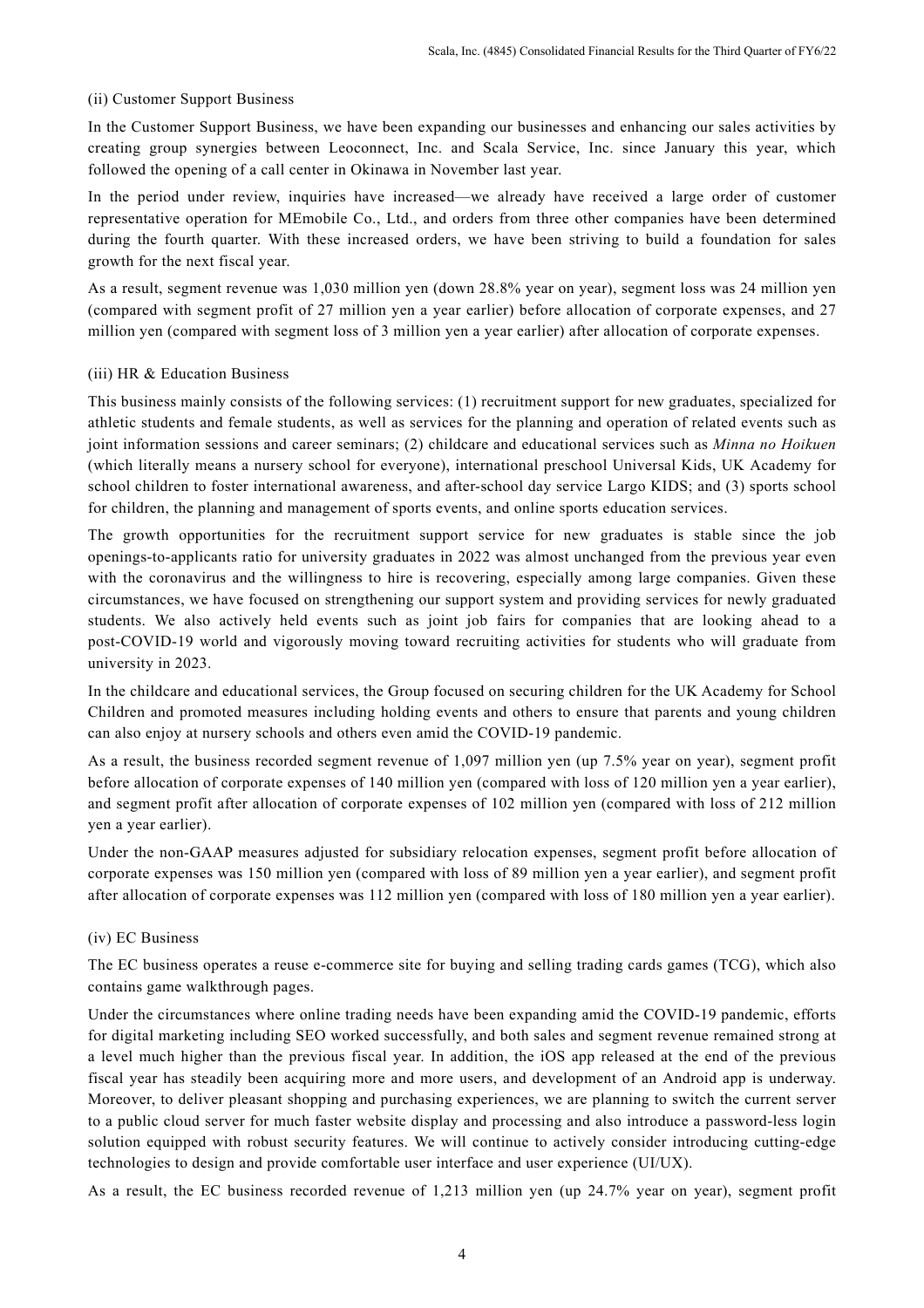before allocation of corporate expenses of 207 million yen (up 31.0%), and segment profit after allocation of corporate expenses of 176 million yen (up 33.9%).

## (v) Incubation & Investment Business

The segment covers business investments by the Company, development and promotion of services under a new form of public-private co-creation in collaboration between local governments and private companies, which is promoted by SOCIALX, INC., and businesses by J-Phoenix Research Inc., which are engaged with activities including investment discovery, investments execution and engagement that will lead to creation of corporate value. Furthermore, Scala Partners, Inc., implements new business development, and businesses related to regional revitalization, such as immigration support service from the perspective of ordinary citizens. Investments together with the related activities, such as those for value increase of the investee companies are also implemented under an engagement fund named SCSV-1 Investment Limited Partnership, which is a value co-creation engagement fund managed by SCL Capital LLC.

SOCIALX, INC. is promoting the implementation of new services in public-private co-creation through Gyaku Propo and, at the same time, developing new businesses at ARCH, an incubation center operated by Mori Building Co., Ltd., to address social problems by generating a synergistic effect between the business development capabilities of participating companies and knowledge and insights about public-private co-creation possessed by SOCIALX, INC. as well as its networks with local governments. In addition, selected as the secretariat of Project for Business Adoption/Startup in Coexistence with Local Communities in 2022, which was publicly offered by the Ministry of Economy, Trade and Industry, SOCIALX, INC. will contribute to outcomes of more than 20 projects that are to be conducted by small and medium-sized companies who are cooperating with local governments and developing businesses aiming both to address social problems and gain profit.

Scala Partners, Inc. is promoting co-creation with partner companies and local governments through the operation of KomfortaWorkation, a workation facility introduction website. For example, it is proposing "a new working style that is not constrained by where to work" suitable for the post COVID-19 era, providing training services for corporations at workation facilities nationwide, as well as developing a service with the theme of "You can learn anywhere," which enables elementary and junior high school students to learn at any place by utilizing online classes. In addition, it is developing experience services aimed at creating a "concerned population" (people who are diversely involved with the region) by allowing people to experience the appeal of the community and increasing the number of fans of the region.

SCSV-1 Investment Limited Partnership, a value co-creation engagement fund, is working on boosting the value of invested companies through the efforts of providing IR support, including establishment of a medium-term business plan, promoting digital transformation and others.

Moreover, we have focused on business expansion through M&A as one of the growth strategies and continued to actively engage in deal sourcing and due diligence.

As a result, the segment revenue was 168 million yen (up 193.1% year on year) with segment loss before allocation of corporate expenses of 404 million yen (compared with loss of 98 million yen a year earlier) and segment loss after allocation of corporate expenses of 675 million yen (compared with loss of 200 million yen a year earlier), due primarily to increased upfront investment costs, such as various advisory fees in connection with business investments made by the Company, development costs and personnel expenses for the sake of future growth, and a drop in stock prices of the listed companies in which SCSV-1 Investment Limited Partnership has been investing. Since these losses were caused by upfront investment costs for development into the next stage for future growth, we regard them as temporary losses.

In terms of the non-GAAP measures adjusted for subsidiary relocation expenses, segment loss before allocation of corporate expenses was 280 million yen (compared with loss of 49 million yen a year earlier) and segment loss after allocation of corporate expenses was 551 million yen (compared with loss of 150 million yen a year earlier).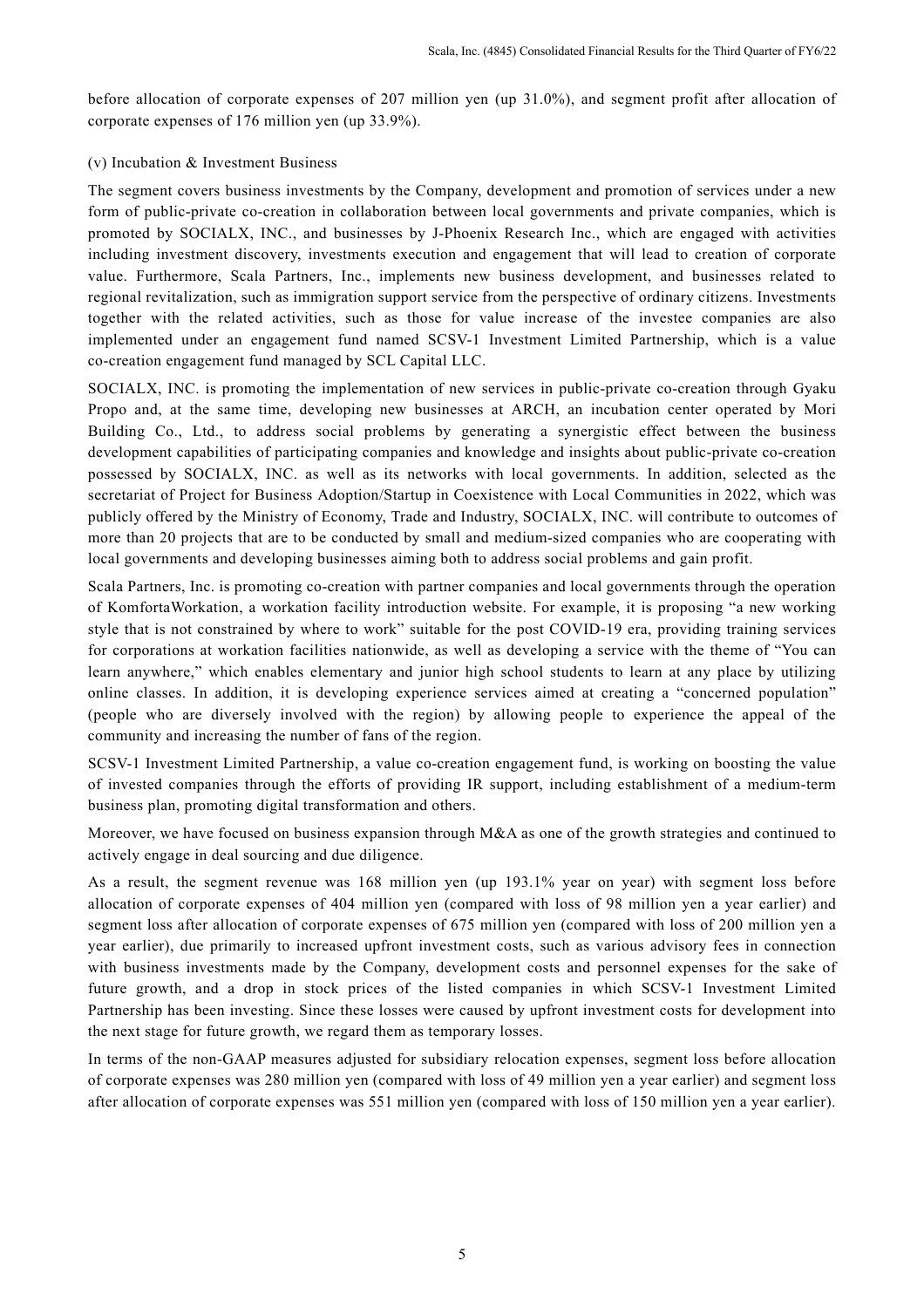## **(2) Explanation of Financial Position**

## Assets

Total assets amounted to 20,627 million yen at the end of the period under review, an increase of 297 million yen over the end of the previous fiscal year. This was mainly due to a decrease of 1,493 million yen in income taxes receivable, resulting in an increase of 477 million yen in cash and cash equivalents, an increase of 165 million yen in trade and other receivables, an increase of 1,032 million yen in goodwill from merger and acquisitions, and an increase of 164 million yen in securities related to investment business.

## Liabilities

Liabilities totaled 10,864 million yen, an increase of 1,005 million yen over the end of the previous fiscal year. This was mainly due to an increase of 359 million yen in trade and other payables and an increase of 655 million yen in bonds and borrowings under non-current liabilities, resulting from procuring funds from financial institutions mainly for the purpose of merger and acquisitions.

## Equity

Equity totaled 9,762 million yen, a decrease of 708 million yen over the end of the previous fiscal year. This was mainly due to an increase of 26 million yen in share capital through the issuance of new shares for restricted stock compensation and the exercise of share acquisition rights, etc., an increase of 22 million yen in capital surplus, a decrease of 90 million yen in financial assets measured at fair value through other comprehensive income resulting from an decrease in estimated value, loss attributable to owners of parent of 32 million yen, and a decrease of 634 million yen in retained earnings due to dividend payments.

## **(3) Explanation of Consolidated Earnings Forecast and Other Forward-looking Statements**

For revisions to the consolidated forecast, please refer to "Notice Concerning Revisions to Consolidated Earnings Forecast (Japanese version only)" released as of today.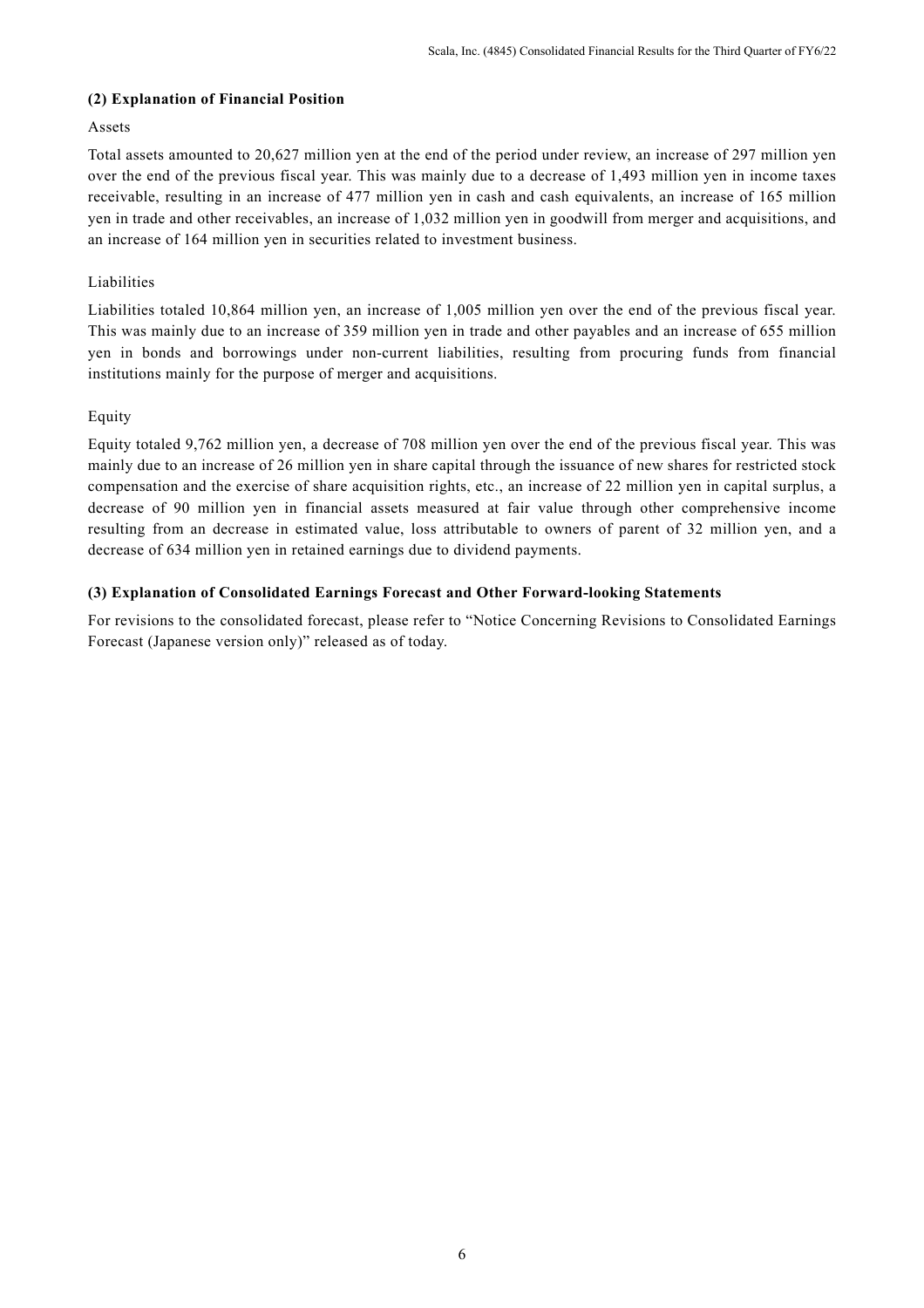## **2. Condensed Quarterly Consolidated Financial Statements and Notes**

## **(1) Condensed Quarterly Consolidated Statement of Financial Position**

|                                               |                       | (Thousands of yen)      |
|-----------------------------------------------|-----------------------|-------------------------|
|                                               | FY6/21                | Third quarter of FY6/22 |
|                                               | (As of Jun. 30, 2021) | (As of Mar. 31, 2022)   |
| Assets                                        |                       |                         |
| Current assets                                |                       |                         |
| Cash and cash equivalents                     | 9,809,559             | 10,287,478              |
| Trade and other receivables                   | 1,412,951             | 1,578,224               |
| Inventories                                   | 198,479               | 252,192                 |
| Other current assets                          | 1,570,200             | 71,732                  |
| Total current assets                          | 12,991,192            | 12,189,628              |
| Non-current assets                            |                       |                         |
| Property, plant and equipment                 | 623,252               | 625,633                 |
| Right-of-use assets                           | 2,525,349             | 2,328,607               |
| Goodwill                                      | 1,949,745             | 2,981,792               |
| Intangible assets                             | 175,906               | 176,534                 |
| Other financial assets                        | 1,378,871             | 1,334,522               |
| Securities related to investment business     | 202,981               | 367,238                 |
| Deferred tax assets                           | 478,312               | 615,700                 |
| Other non-current assets                      | 4,397                 | 7,761                   |
| Total non-current assets                      | 7,338,818             | 8,437,790               |
| Total assets                                  | 20,330,010            | 20,627,419              |
| Liabilities and equity                        |                       |                         |
| Liabilities                                   |                       |                         |
| Current liabilities                           |                       |                         |
| Trade and other payables                      | 697,097               | 1,056,608               |
| Bonds and borrowings                          | 3,355,217             | 3,302,655               |
| Lease liabilities                             | 481,420               | 538,230                 |
| Income taxes payable                          | 44,164                | 199,293                 |
| Other current liabilities                     | 333,951               | 384,750                 |
| Total current liabilities                     | 4,911,850             | 5,481,538               |
| Non-current liabilities                       |                       |                         |
| Bonds and borrowings                          | 2,618,594             | 3,273,848               |
| Lease liabilities                             | 2,121,004             | 1,888,519               |
| Deferred tax liabilities                      | 75,201                | 73,950                  |
| Other non-current liabilities                 | 132,382               | 146,885                 |
| Total non-current liabilities                 | 4,947,182             | 5,383,204               |
| Total liabilities                             | 9,859,032             | 10,864,742              |
| Equity                                        |                       |                         |
| Equity attributable to owners of parent       |                       |                         |
| Share capital                                 | 1,750,027             | 1,776,173               |
| Capital surplus                               | 934,989               | 957,928                 |
| Retained earnings                             | 7,173,991             | 6,506,210               |
| Treasury shares                               | (9)                   | (9)                     |
| Other components of equity                    | 303,622               | 211,871                 |
| Total equity attributable to owners of parent | 10,162,621            | 9,452,175               |
| Non-controlling interests                     | 308,355               | 310,501                 |
| Total equity                                  | 10,470,977            | 9,762,676               |
| Total liabilities and equity                  | 20,330,010            | 20,627,419              |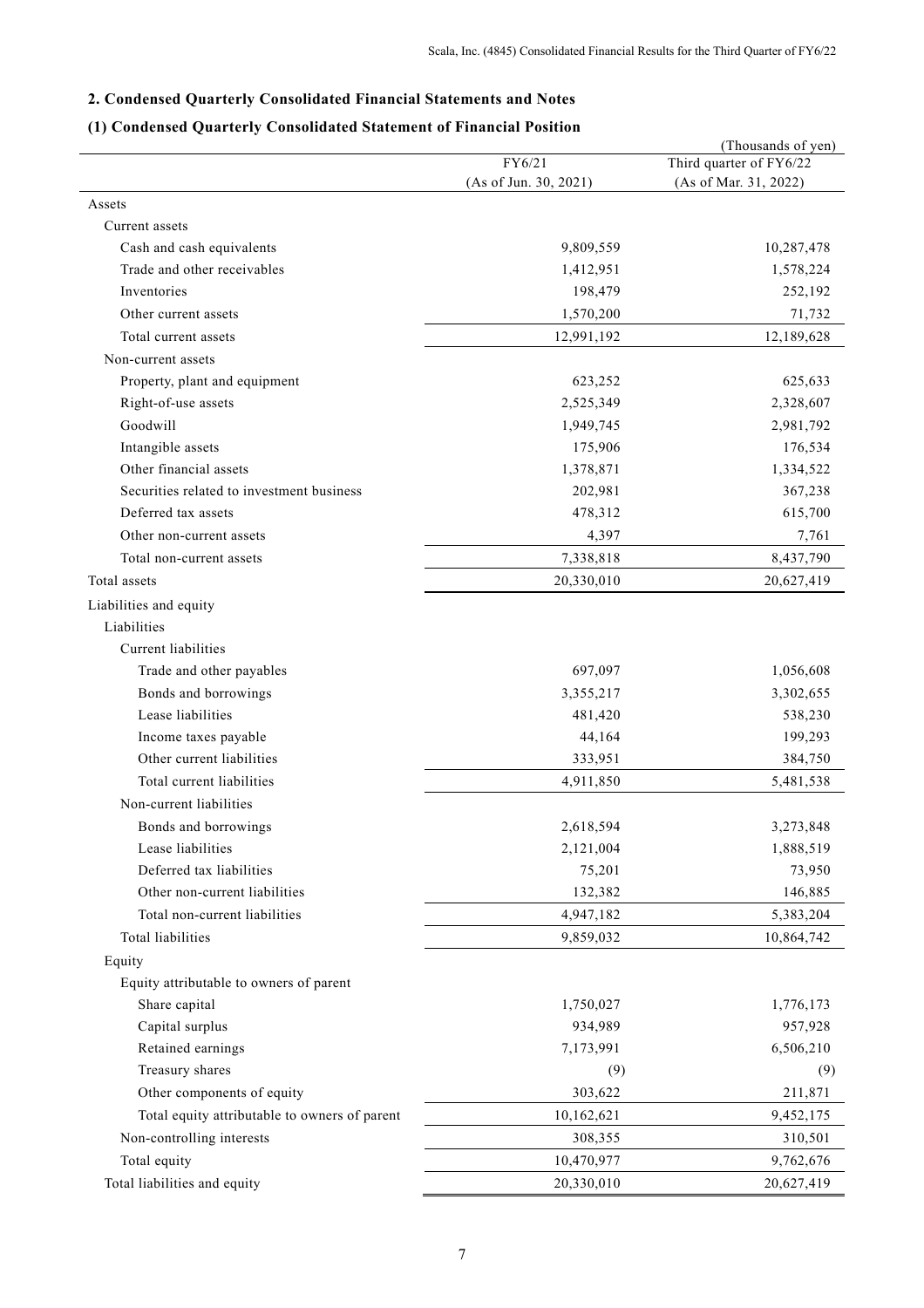# **(2) Condensed Quarterly Consolidated Statements of Income and Comprehensive Income**

## **Condensed Quarterly Consolidated Statement of Income**

|                                                                                      |                                  | (Thousands of yen)             |
|--------------------------------------------------------------------------------------|----------------------------------|--------------------------------|
|                                                                                      | First nine months of FY6/21      | First nine months of FY6/22    |
|                                                                                      | $(Jul. 1, 2020 - Mar. 31, 2021)$ | (Jul. 1, 2021 - Mar. 31, 2022) |
| Continuing operations                                                                |                                  |                                |
| Revenue                                                                              | 6,594,121                        | 6,713,252                      |
| Cost of sales                                                                        | (3,851,273)                      | (3,736,302)                    |
| Gross profit                                                                         | 2,742,848                        | 2,976,950                      |
| Selling, general and administrative expenses                                         | (2,635,967)                      | (2,953,726)                    |
| Other income                                                                         | 122,273                          | 14,097                         |
| Other expenses                                                                       | (46,978)                         | (7,920)                        |
| Operating profit before gains/losses on securities<br>related to investment business | 182,175                          | 29,400                         |
| Gains/losses on securities related to investment<br>business                         | (22, 547)                        | (66, 929)                      |
| Operating profit (loss)                                                              | 159,628                          | (37, 528)                      |
| Finance income                                                                       | 18,216                           | 20,160                         |
| Finance costs                                                                        | (38,093)                         | (29, 337)                      |
| Profit (loss) before tax                                                             | 139,750                          | (46,705)                       |
| Income tax expense                                                                   | (28, 882)                        | 7,968                          |
| Profit (loss) from continuing operations                                             | 110,868                          | (38, 736)                      |
| Discontinued operations                                                              |                                  |                                |
| Profit from discontinued operations                                                  | 2,770,842                        |                                |
| Profit (loss)                                                                        | 2,881,710                        | (38, 736)                      |
| Profit attributable to                                                               |                                  |                                |
| Owners of parent                                                                     | 2,714,083                        | (32,960)                       |
| Non-controlling interests                                                            | 167,626                          | (5,776)                        |
| Profit (loss)                                                                        | 2,881,710                        | (38, 736)                      |
| Earnings per share                                                                   |                                  |                                |
| Basic earnings (loss) per share (Yen)                                                |                                  |                                |
| Continuing operations                                                                | 6.18                             | (1.87)                         |
| Discontinued operations                                                              | 148.53                           |                                |
| Total                                                                                | 154.71                           | (1.87)                         |
| Diluted earnings (loss) per share (Yen)                                              |                                  |                                |
| Continuing operations                                                                | 6.13                             | (1.87)                         |
| Discontinued operations                                                              | 147.21                           |                                |
| Total                                                                                | 153.34                           | (1.87)                         |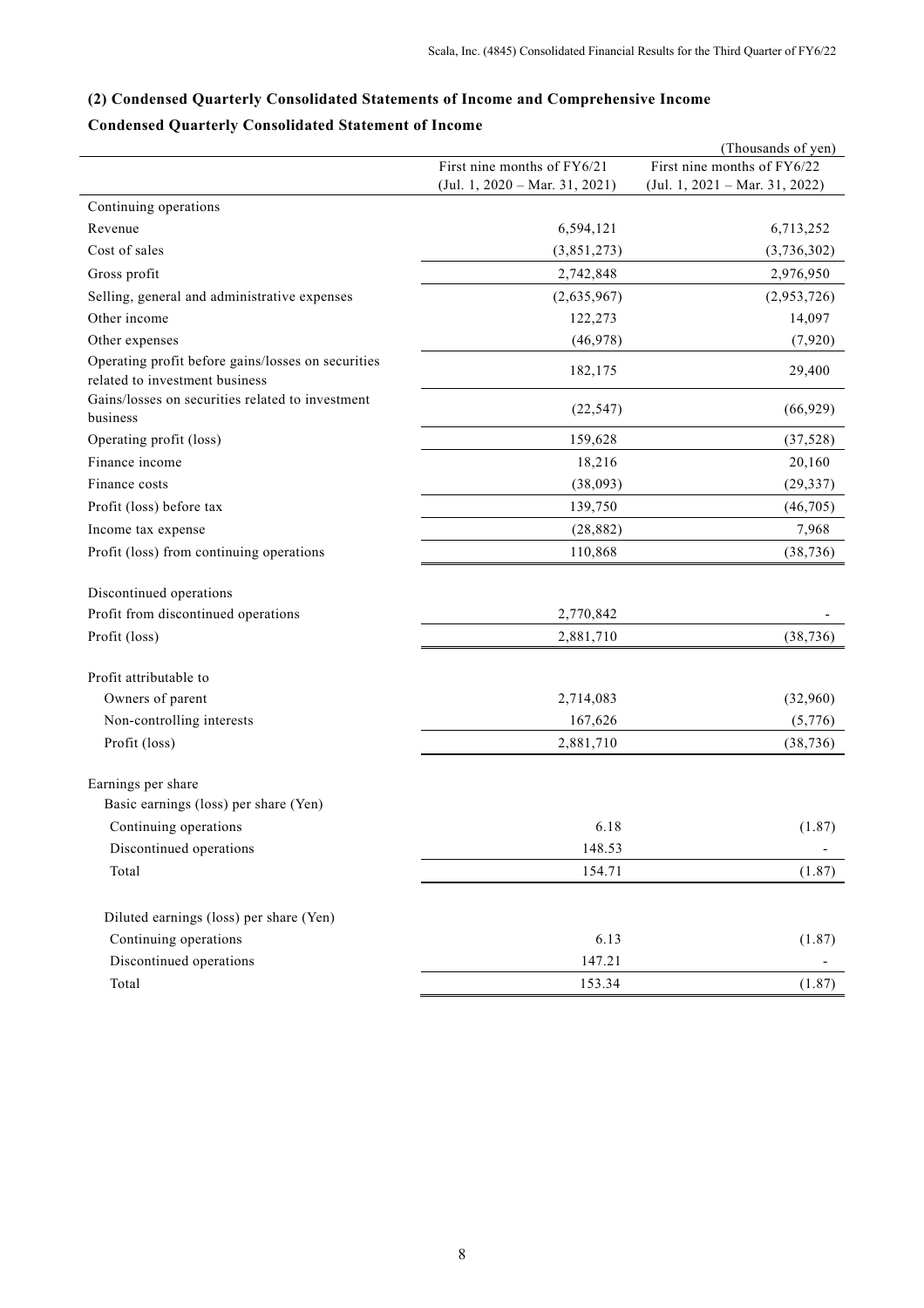|                                                                               |                                | (Thousands of yen)             |
|-------------------------------------------------------------------------------|--------------------------------|--------------------------------|
|                                                                               | First nine months of $FY6/21$  | First nine months of $FY6/22$  |
|                                                                               | (Jul. 1, 2020 – Mar. 31, 2021) | (Jul. 1, 2021 – Mar. 31, 2022) |
| Profit (loss)                                                                 | 2,881,710                      | (38, 736)                      |
| Other comprehensive income                                                    |                                |                                |
| Items that will not be reclassified to profit or loss                         |                                |                                |
| Financial assets measured at fair value through<br>other comprehensive income | 38,203                         | (90, 157)                      |
| Total other comprehensive income, net of tax                                  | 38,203                         | (90, 157)                      |
| Comprehensive income                                                          | 2,919,914                      | (128, 894)                     |
| Comprehensive income attributable to                                          |                                |                                |
| Owners of parent                                                              | 2,754,273                      | (123, 117)                     |
| Non-controlling interests                                                     | 165,640                        | (5,776)                        |
| Comprehensive income                                                          | 2,919,914                      | (128, 894)                     |

## **Condensed Quarterly Consolidated Statement of Comprehensive Income**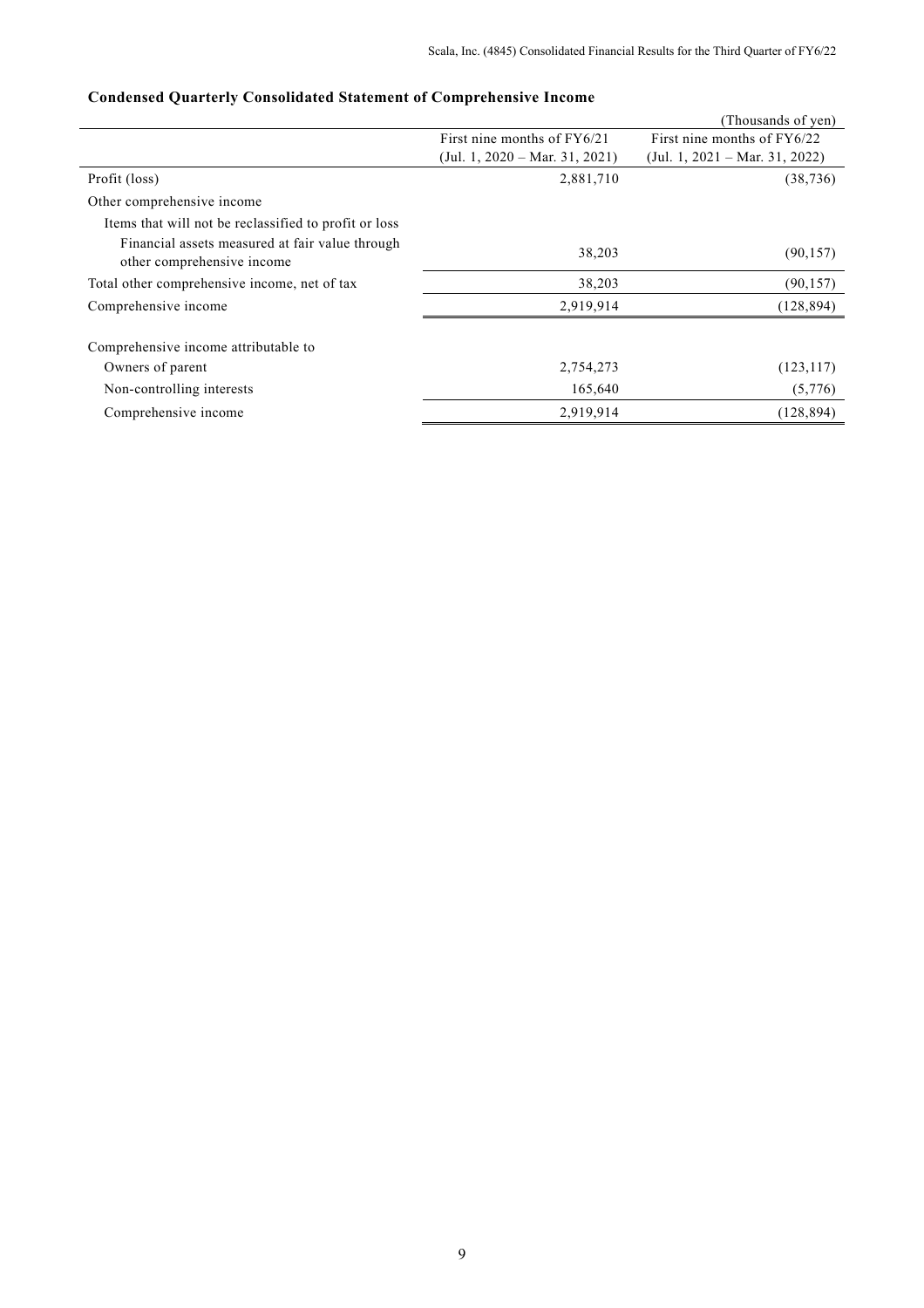## **(3) Condensed Quarterly Consolidated Statement of Changes in Equity**

First nine months of FY6/21 (Jul. 1, 2020 – Mar. 31, 2021)

|                                                          |                                         |                               |                      |                               |                 | (Thousands of yen)                                  |  |  |  |
|----------------------------------------------------------|-----------------------------------------|-------------------------------|----------------------|-------------------------------|-----------------|-----------------------------------------------------|--|--|--|
|                                                          | Equity attributable to owners of parent |                               |                      |                               |                 |                                                     |  |  |  |
|                                                          |                                         | Share capital Capital surplus | Retained<br>earnings | Treasury shares components of | Other<br>equity | Total equity<br>attributable to<br>owners of parent |  |  |  |
| Balance as of Jul. 1, 2020                               | 1,721,239                               | 902,874                       | 4,634,951            | (9)                           | 143,932         | 7,402,989                                           |  |  |  |
| Profit                                                   |                                         |                               | 2,714,083            |                               |                 | 2,714,083                                           |  |  |  |
| Total other comprehensive<br>income                      |                                         |                               |                      |                               | 40,190          | 40,190                                              |  |  |  |
| Comprehensive income                                     |                                         |                               | 2,714,083            |                               | 40,190          | 2,754,273                                           |  |  |  |
| Increase (decrease) by<br>business combination           |                                         |                               |                      |                               |                 |                                                     |  |  |  |
| Change in scope of<br>consolidation                      |                                         |                               |                      |                               |                 |                                                     |  |  |  |
| Share-based remuneration<br>transactions                 | 15,147                                  | 8,499                         |                      |                               |                 | 23,646                                              |  |  |  |
| Share-based remuneration<br>transactions of subsidiaries |                                         |                               |                      |                               |                 |                                                     |  |  |  |
| Dividends                                                |                                         |                               | (526, 261)           |                               |                 | (526, 261)                                          |  |  |  |
| Exercise of share<br>acquisition rights                  | 10,179                                  | 10,179                        |                      |                               | (279)           | 20,080                                              |  |  |  |
| Forfeiture of share<br>acquisition rights                |                                         | 1,983                         |                      |                               | (1,983)         |                                                     |  |  |  |
| Acquisition and disposal of<br>non-controlling interests |                                         | 348                           |                      |                               |                 | 348                                                 |  |  |  |
| Total transactions with<br>owners                        | 25,326                                  | 21,011                        | (526, 261)           |                               | (2,262)         | (482, 185)                                          |  |  |  |
| Balance as of Mar. 31, 2021                              | 1,746,565                               | 923,886                       | 6,822,773            | (9)                           | 181,860         | 9,675,077                                           |  |  |  |
|                                                          |                                         |                               |                      |                               |                 |                                                     |  |  |  |

|                                                          | Non-controlling<br>interests | Total equity |
|----------------------------------------------------------|------------------------------|--------------|
| Balance as of Jul. 1, 2020                               | 2,940,181                    | 10,343,170   |
| Profit                                                   | 167,626                      | 2,881,710    |
| Total other comprehensive<br>income                      | (1,986)                      | 38,203       |
| Comprehensive income                                     | 165,640                      | 2,919,914    |
| Increase (decrease) by<br>business combination           | 4,900                        | 4,900        |
| Change in scope of<br>consolidation                      | (2,761,838)                  | (2,761,838)  |
| Share-based remuneration<br>transactions                 |                              | 23,646       |
| Share-based remuneration<br>transactions of subsidiaries | (46, 011)                    | (46, 011)    |
| Dividends                                                |                              | (526, 261)   |
| Exercise of share<br>acquisition rights                  |                              | 20,080       |
| Forfeiture of share<br>acquisition rights                |                              |              |
| Acquisition and disposal of<br>non-controlling interests | 1,462                        | 1,811        |
| Total transactions with<br>owners                        | (2,801,487)                  | (3,283,673)  |
| Balance as of Mar. 31, 2021                              | 304,334                      | 9,979,411    |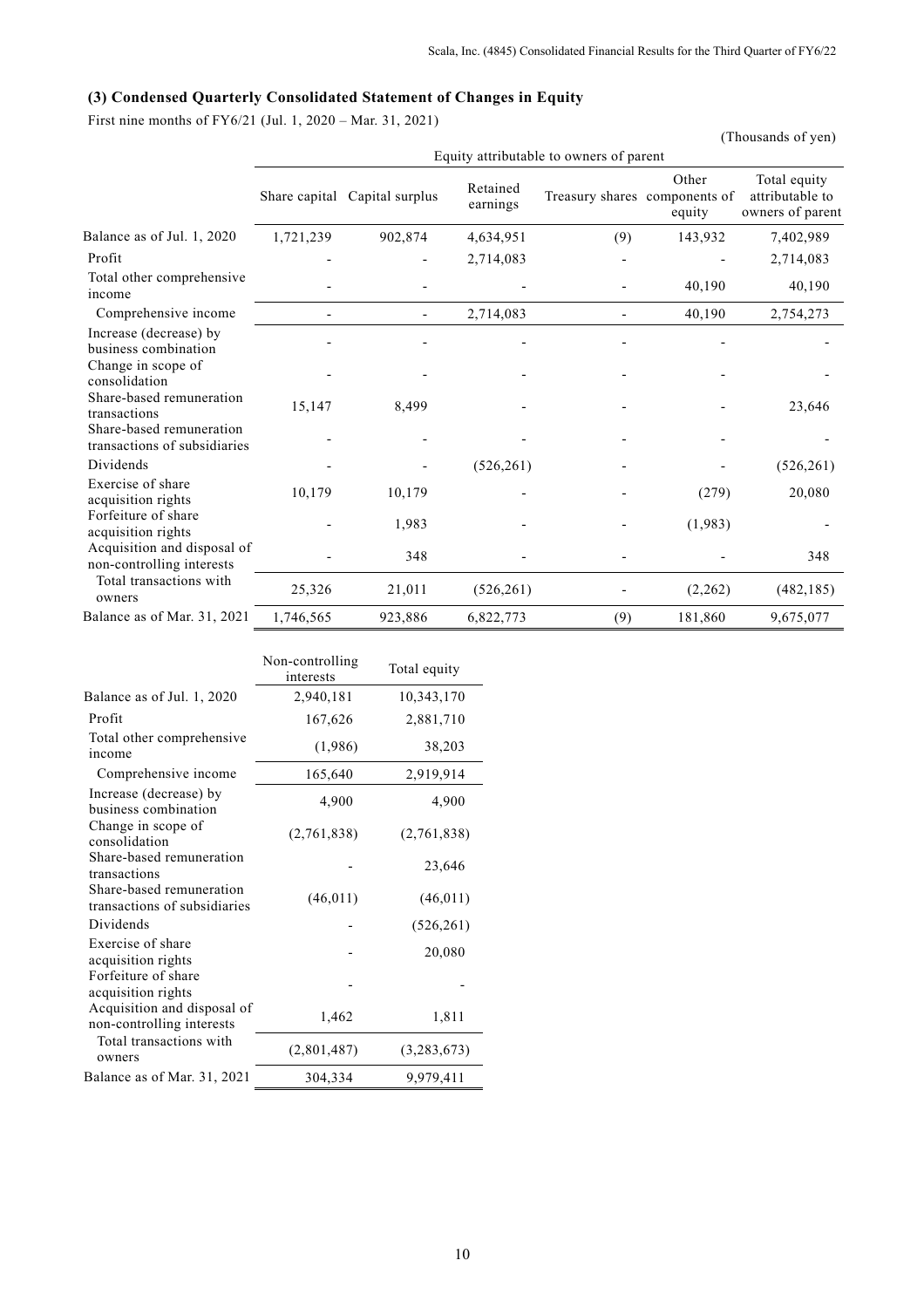## First nine months of FY6/22 (Jul. 1, 2021 – Mar. 31, 2022)

(Thousands of yen)

|                                                                     | Equity attributable to owners of parent |                               |                      |     |                                                  |                                                     |  |  |
|---------------------------------------------------------------------|-----------------------------------------|-------------------------------|----------------------|-----|--------------------------------------------------|-----------------------------------------------------|--|--|
|                                                                     |                                         | Share capital Capital surplus | Retained<br>earnings |     | Other<br>Treasury shares components of<br>equity | Total equity<br>attributable to<br>owners of parent |  |  |
| Balance as of Jul. 1, 2021                                          | 1,750,027                               | 934,989                       | 7,173,991            | (9) | 303,622                                          | 10,162,621                                          |  |  |
| Profit (loss)                                                       |                                         |                               | (32,960)             |     |                                                  | (32,960)                                            |  |  |
| Total other comprehensive<br>income                                 |                                         |                               |                      |     | (90, 157)                                        | (90, 157)                                           |  |  |
| Comprehensive income                                                |                                         |                               | (32,960)             |     | (90, 157)                                        | (123, 117)                                          |  |  |
| Increase (decrease) by<br>business combination                      |                                         |                               |                      |     |                                                  |                                                     |  |  |
| Share-based remuneration<br>transactions                            | 10,164                                  | 5,879                         |                      |     |                                                  | 16,043                                              |  |  |
| Dividends                                                           |                                         |                               | (634, 897)           |     |                                                  | (634, 897)                                          |  |  |
| Exercise of share<br>acquisition rights                             | 15,982                                  | 15,982                        |                      |     | (438)                                            | 31,525                                              |  |  |
| Forfeiture of share<br>acquisition rights                           |                                         | 1,077                         |                      |     | (1,077)                                          |                                                     |  |  |
| Establishment of<br>subsidiaries with<br>non-controlling interest   |                                         |                               |                      |     |                                                  |                                                     |  |  |
| Transfer from other<br>components of equity to<br>retained earnings |                                         |                               | 77                   |     | (77)                                             |                                                     |  |  |
| Total transactions with<br>owners                                   | 26,146                                  | 22,939                        | (634, 820)           |     | (1, 593)                                         | (587, 328)                                          |  |  |
| Balance as of Mar. 31, 2022                                         | 1,776,173                               | 957,928                       | 6,506,210            | (9) | 211,871                                          | 9,452,175                                           |  |  |

|                                                                     | Non-controlling<br>interests | Total equity |
|---------------------------------------------------------------------|------------------------------|--------------|
| Balance as of Jul. 1, 2021                                          | 308,355                      | 10,470,977   |
| Profit (loss)                                                       | (5,776)                      | (38, 736)    |
| Total other comprehensive<br>income                                 |                              | (90, 157)    |
| Comprehensive income                                                | (5,776)                      | (128, 894)   |
| Increase (decrease) by<br>business combination                      | 2,921                        | 2,921        |
| Share-based remuneration<br>transactions                            |                              | 16,043       |
| Dividends                                                           |                              | (634, 897)   |
| Exercise of share<br>acquisition rights                             |                              | 31,525       |
| Forfeiture of share<br>acquisition rights<br>Establishment of       |                              |              |
| subsidiaries with<br>non-controlling interest                       | 5,000                        | 5,000        |
| Transfer from other<br>components of equity to<br>retained earnings |                              |              |
| Total transactions with<br>owners                                   | 7,921                        | (579, 406)   |
| Balance as of Mar. 31, 2022                                         | 310,501                      | 9,762,676    |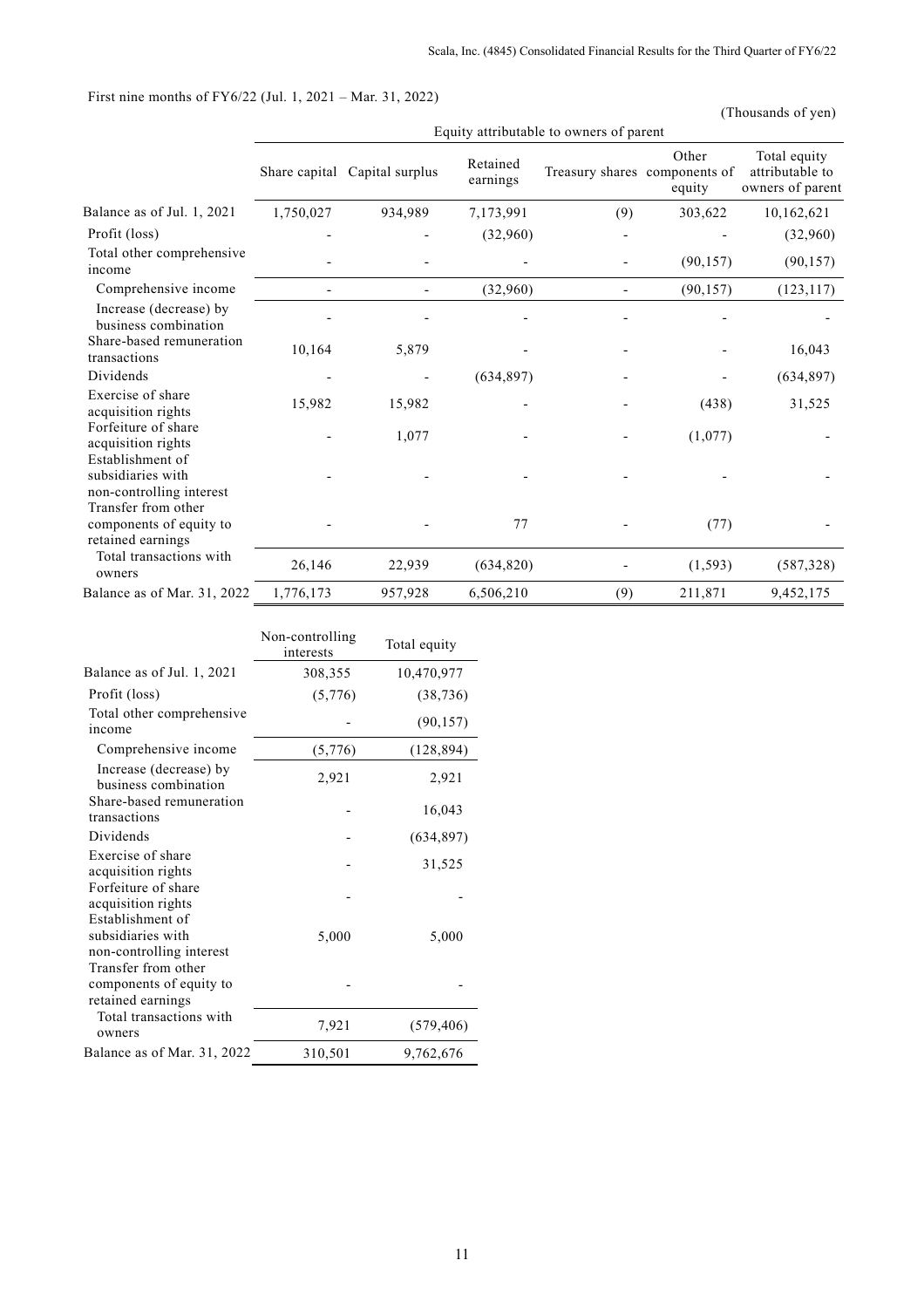## **(4) Condensed Quarterly Consolidated Statement of Cash Flows**

|                                                                                               |                                  | (Thousands of yen)               |
|-----------------------------------------------------------------------------------------------|----------------------------------|----------------------------------|
|                                                                                               | First nine months of FY6/21      | First nine months of FY6/22      |
|                                                                                               | $(Jul. 1, 2020 - Mar. 31, 2021)$ | $(Jul. 1, 2021 - Mar. 31, 2022)$ |
| Cash flows from operating activities                                                          |                                  |                                  |
| Profit (loss) before tax                                                                      | 139,750                          | (46,705)                         |
| Profit before tax from discontinued operations                                                | 2,855,389                        |                                  |
| Depreciation and amortization                                                                 | 837,574                          | 488,008                          |
| Loss on retirement of fixed assets                                                            | 41,380                           | 6,390                            |
| Loss (gain) on securities related to investment<br>business                                   | 22,547                           | 66,929                           |
| Loss (gain) on sale of investment securities                                                  | (4,797)                          |                                  |
| Loss (gain) on sale of shares of subsidiaries                                                 | (2,435,747)                      |                                  |
| Finance income                                                                                | (18, 633)                        | (20, 160)                        |
| Finance costs                                                                                 | 40,374                           | 28,620                           |
| Decrease (increase) in trade and other receivables                                            | 452,032                          | 467,243                          |
| Increase (decrease) in trade and other payables                                               | 489,773                          | (59, 922)                        |
| Decrease (increase) in inventories                                                            | (59, 477)                        | (50, 343)                        |
| Other                                                                                         | (70, 682)                        | 2,530                            |
| Subtotal                                                                                      | 2,289,486                        | 882,590                          |
| Interest and dividends received                                                               | 8,929                            | 11,175                           |
| Interest paid                                                                                 | (36, 599)                        | (24, 475)                        |
| Income taxes refund (paid)                                                                    | (1,752,777)                      | 1,422,473                        |
| Net cash provided by (used in) operating activities                                           | 509,038                          | 2,291,764                        |
|                                                                                               |                                  |                                  |
| Cash flows from investing activities                                                          |                                  |                                  |
| Purchase of property, plant and equipment                                                     | (76,660)                         | (133, 401)                       |
| Purchase of intangible assets                                                                 | (619, 715)                       | (40, 394)                        |
| Purchase of investment securities                                                             | (109, 086)                       | (291, 185)                       |
| Proceeds from sale of investment securities                                                   | 49,253                           |                                  |
| Payments for loans receivable                                                                 | (460)                            | (12,000)                         |
| Collection of loans receivable                                                                | 4,251                            | 152                              |
| Payments of leasehold and guarantee deposits                                                  | (34,709)                         | (14, 481)                        |
| Proceeds from refund of leasehold and guarantee<br>deposits                                   | 32,241                           | 46,016                           |
| Purchase of shares of subsidiaries resulting in change<br>in scope of consolidation           | (70,000)                         | (1,006,217)                      |
| Purchase of investments accounted for using equity<br>method                                  | (18, 915)                        |                                  |
| Proceeds from sale of shares of subsidiaries resulting<br>in change in scope of consolidation | 5,652,058                        |                                  |
| Other                                                                                         | (1,079)                          | (930)                            |
| Net cash provided by (used in) investing activities                                           | 4,807,178                        | (1,452,442)                      |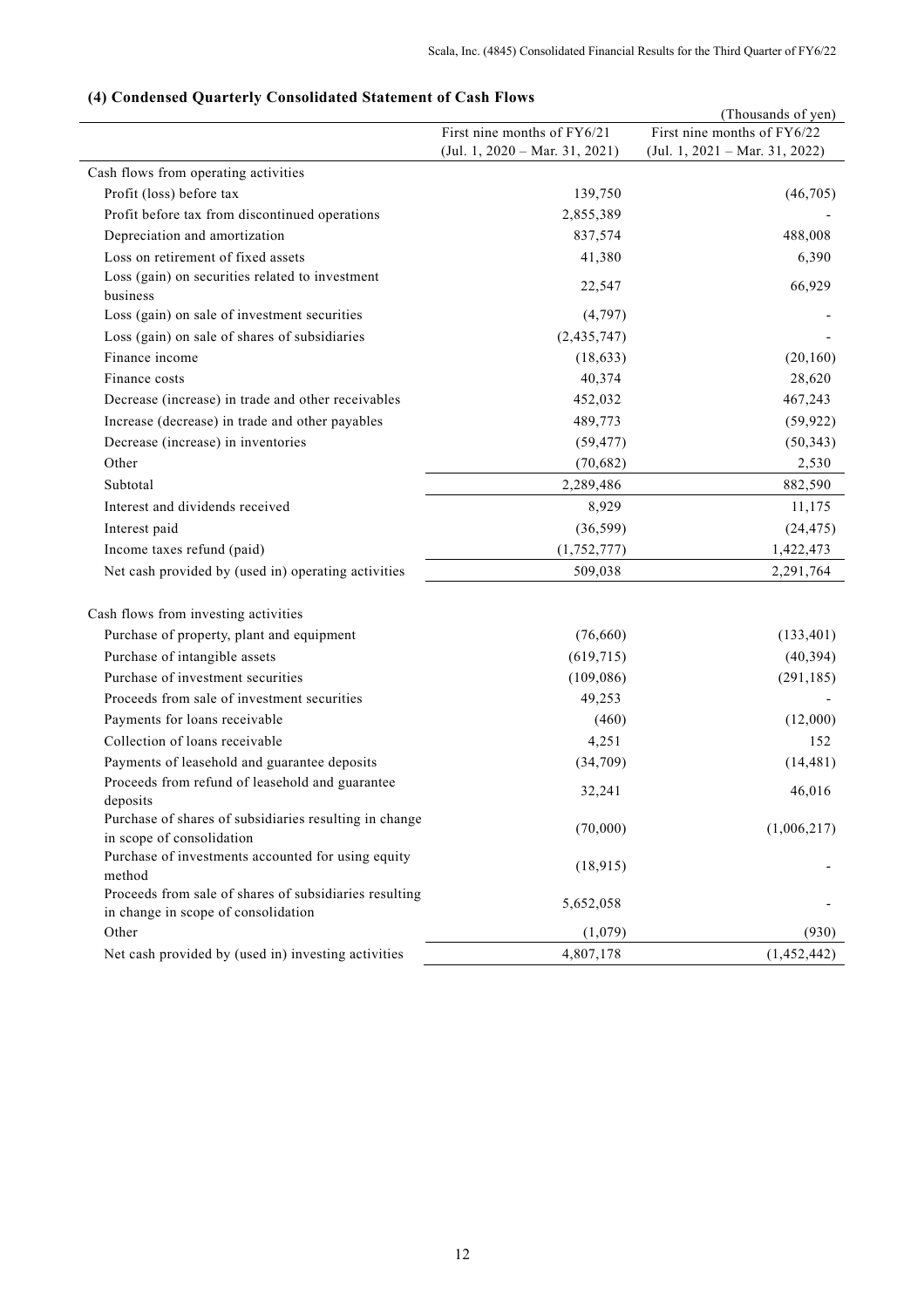|                                                                 |                                  | (Thousands of yen)             |
|-----------------------------------------------------------------|----------------------------------|--------------------------------|
|                                                                 | First nine months of FY6/21      | First nine months of FY6/22    |
|                                                                 | $(Jul. 1, 2020 - Mar. 31, 2021)$ | (Jul. 1, 2021 – Mar. 31, 2022) |
| Cash flows from financing activities                            |                                  |                                |
| Net increase (decrease) in short-term borrowings                | 419,038                          | (358, 221)                     |
| Proceeds from long-term borrowings                              | 740,492                          | 2,130,000                      |
| Repayments of long-term borrowings                              | (1,292,994)                      | (1,046,575)                    |
| Redemption of bonds                                             | (220,000)                        | (140,000)                      |
| Proceeds from issuance of bonds                                 | 350,000                          |                                |
| Repayments of lease liabilities                                 | (432, 475)                       | (347,716)                      |
| Proceeds from exercise of share acquisition rights              | 55,274                           | 31,964                         |
| Dividends paid                                                  | (521, 407)                       | (630, 058)                     |
| Dividends paid to non-controlling interests                     | (659)                            |                                |
| Other                                                           | (5,938)                          |                                |
| Net cash provided by (used in) financing activities             | (908, 671)                       | (360,606)                      |
| Effect of exchange rate changes on cash and cash<br>equivalents | (2,008)                          | (796)                          |
| Net increase (decrease) in cash and cash equivalents            | 4,405,536                        | 477,919                        |
| Cash and cash equivalents at beginning of period                | 7,822,725                        | 9,809,559                      |
| Cash and cash equivalents at end of period                      | 12,228,262                       | 10,287,478                     |

Note: Cash flows from continuing operations and cash flows from discontinued operations are included in the above table. Cash flows from discontinued operations are described in Note (Discontinued Operations).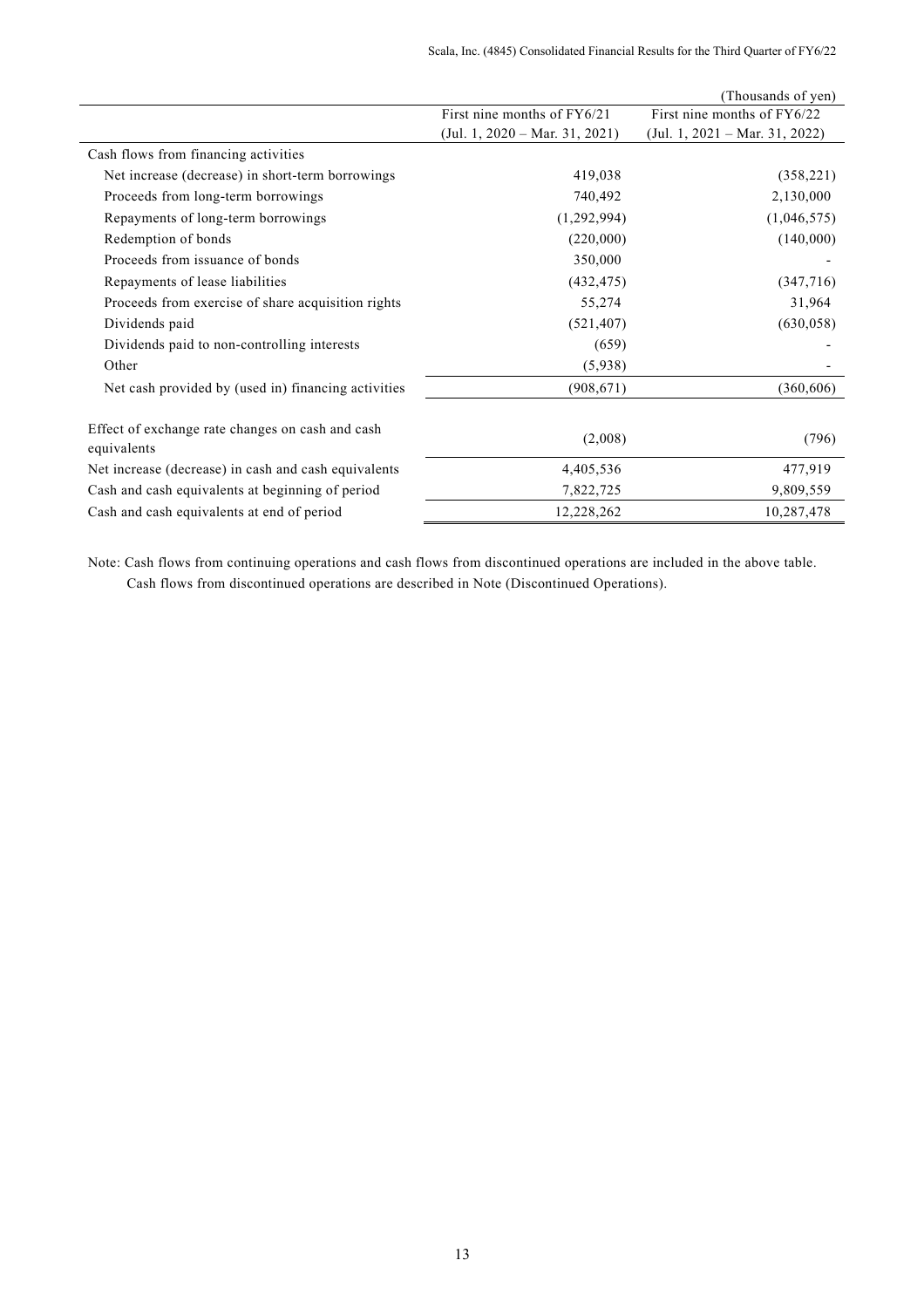## **(5) Notes to Condensed Quarterly Consolidated Financial Statements**

## **Going Concern Assumption**

Not applicable.

## **Notes to Condensed Quarterly Consolidated Financial Statements**

## 1. Reporting Entity

Scala, Inc. is a corporation located in Japan.

The registered address of its head office is disclosed on its corporate website (https://scalagrp.jp/).

Scala's consolidated financial statements for the nine months ended March 31, 2022 encompass Scala and the Group's interests in Scala's subsidiaries.

The Group mainly provides SaaS/ASP services supporting communications between corporations and individuals through the operations of IT/AI/IoT/DX Business, Customer Support Business, HR & Education Business, EC Business, and Incubation & Investment Business.

For more information, please refer to "Segment Information, (1) Overview of reportable segments."

## 2. Basis of Preparation

## (1) Compliance with IFRS

The Group's condensed quarterly consolidated financial statements have been prepared in accordance with IAS 34 Interim Financial Reporting pursuant to the provisions of Article 93 of Regulation on the Terminology, Forms, and Preparation Methods of Quarterly Consolidated Financial Statements (Cabinet Office Order No. 64 of 2007) because the Group qualifies as a "specified company complying with designated international accounting standards" as stipulated in Article 1-2 of the said Order. As the condensed quarterly consolidated financial statements for the period under review do not include all the information required in the consolidated financial statements for the fiscal year, they should be used in conjunction with the consolidated financial statements for the previous fiscal year.

The condensed quarterly consolidated financial statement was approved by Scala's Board of Directors on May 16, 2022.

## (2) Basis of measurement

The Group's condensed quarterly consolidated financial statements are prepared on a cost basis, except specific financial instruments and other items that are measured at fair value.

## (3) Functional currency and presentation currency

The Group's condensed quarterly consolidated financial statements are presented in Japanese yen, which is Scala's functional currency, and figures are rounded down to the nearest thousand yen.

## 3. Significant Accounting Policies

The significant accounting policies applied for the condensed quarterly consolidated financial statements for the period under review remain the same as those applied for the consolidated financial statements for the previous fiscal year.

It is noted that income tax expense for the period under review is determined based on the estimated annual effective tax rate.

## 4. Significant Accounting Estimates and Judgments Involving Estimates

The preparation of the condensed quarterly consolidated financial statements requires the management to make certain judgments, estimates and assumptions that affect the application of accounting policies and the amounts of assets, liabilities, revenues and expenses. Actual results, however, could differ from these estimates.

These estimates and underlying assumptions are consistently reviewed. The effect of changes in accounting estimates is recognized in the reporting period in which the changes are made and in any future reporting periods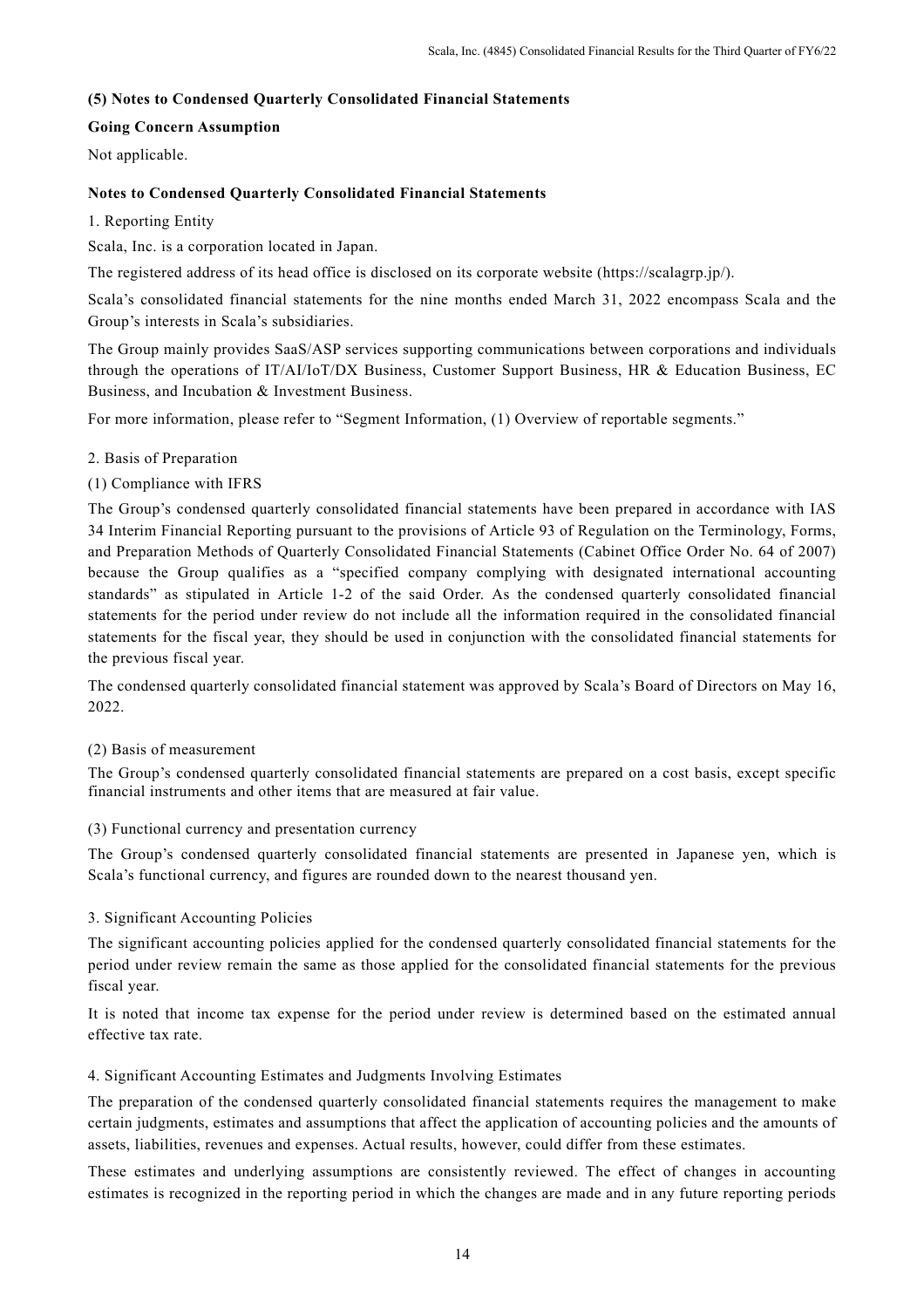## affected.

The management has made estimates and judgments that have a material impact on the amounts reported in the condensed quarterly consolidated financial statements for the period under review in the same way as it did in the consolidated financial statements for the previous fiscal year.

## **Segment Information**

## (1) Overview of reportable segments

The Group's reportable segments are components of the Group for which discrete financial information is available and that the Board of Directors regularly reviews to make decisions about allocations of corporate resources and assess their performance.

As the Company excluded SOFTBRAIN Co., Ltd., a consolidated subsidiary, from the scope of consolidation due to the Company transferring all of its shares in the previous fiscal year, it has reclassified the businesses of SOFTBRAIN Co., Ltd. and its subsidiaries as discontinued operations. Accordingly, the segment information for the first nine months of the previous fiscal year is presented with the amounts of those from continuing operations, excluding those from discontinued operations. For more information about discontinued operations, refer to "Discontinued Operations" in the Notes to Condensed Quarterly Consolidated Financial Statements.

- The IT/AI/IoT/DX Business promotes digital transformation (DX) through AI, IT, and IoT and proactively facilitates cooperation with different industries and partners who have expertise in relevant technology, with the primary objective of establishing new businesses and services, redefining existing businesses, and speeding up regrowth to promote DX inside and outside Japan. The Group also provides SaaS/ASP services that leverage IT (web, phone, fax, SMS related technologies)/AI/IoT technologies to respond to customer needs in flexible and speedy manner.
- The Customer Support Business provides customer support consulting that serves as a one-stop source of solutions for a variety of issues associated with call center operations.
- The HR & Education Business offers recruiting support for new graduates and mid-career employees focusing on physical education students and professional athletes, infant education and sports education to support children to foster personality, and recruiting and hiring support for overseas human resources.
- The EC Business operates a reuse e-commerce site called as "Yuyu-Tei" for buying and selling trading cards games (TCG) for battle-type games, which also contains game walkthrough pages.
- The Incubation & Investment Business engages in M&A and alliance with other companies. It also provides support for new business development working with private-sector firms in coordination with local governments and municipalities across the nation, and offers regional revitalization services through projects such as those for promoting relocations to rural areas. Furthermore, it makes business investments on its own or through investment partnerships, makes effort to enhance their value, and other activities.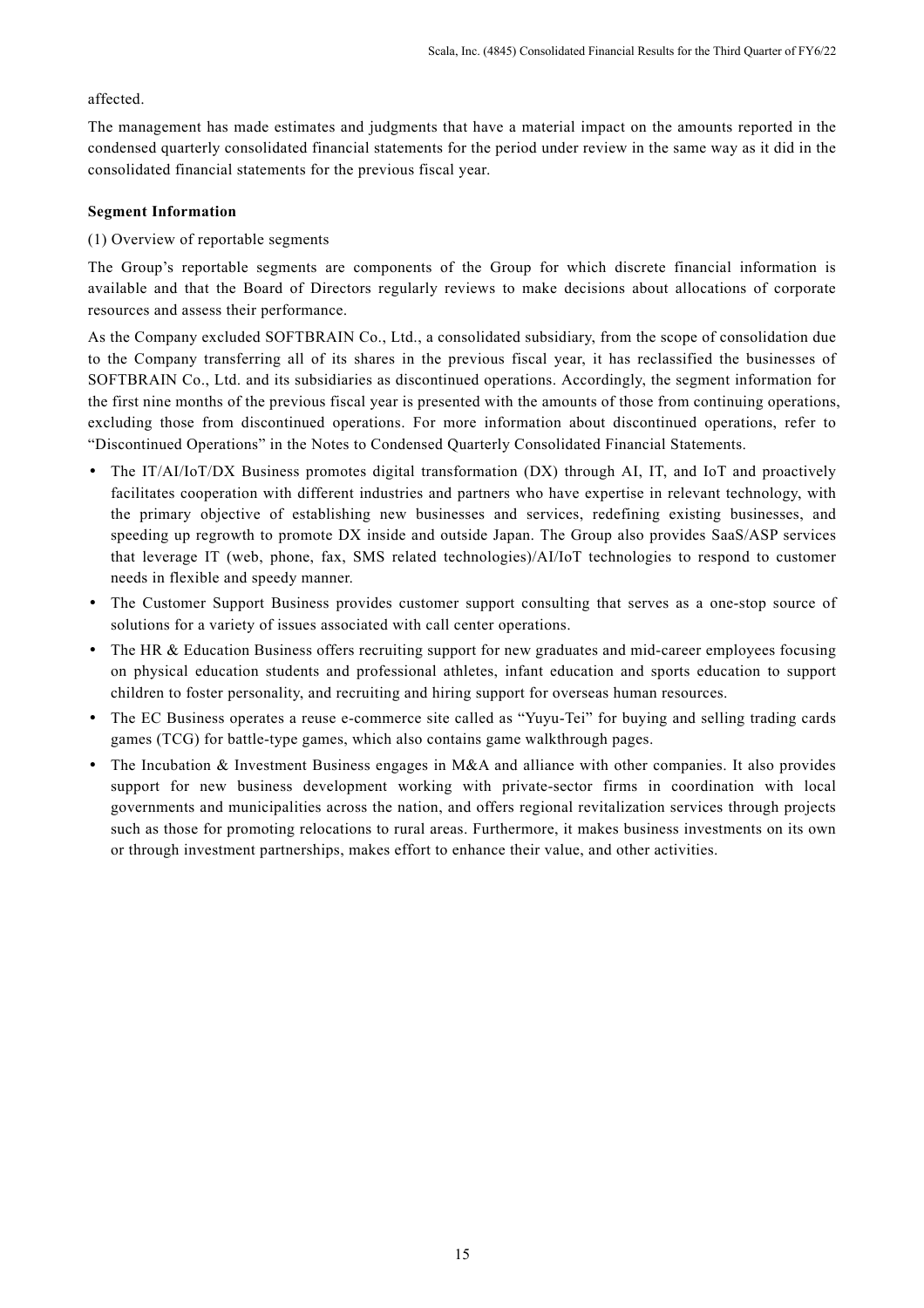| First nine months of $FY6/21$ (Jul. 1, 2020 – Mar. 31, 2021) |                                     |                                        |                                         |                       |                                                  |           |                         | (Thousands of yen)                                                               |
|--------------------------------------------------------------|-------------------------------------|----------------------------------------|-----------------------------------------|-----------------------|--------------------------------------------------|-----------|-------------------------|----------------------------------------------------------------------------------|
|                                                              |                                     |                                        |                                         | Reportable segment    |                                                  |           |                         | Amounts shown                                                                    |
|                                                              | IT/AI/IoT/<br>DX<br><b>Business</b> | Customer<br>Support<br><b>Business</b> | HR $\&$<br>Education<br><b>Business</b> | EC<br><b>Business</b> | Incubation<br>&<br>Investment<br><b>Business</b> | Subtotal  | Adjustments<br>(Note 1) | on condensed<br>quarterly<br>consolidated<br>financial<br>statements<br>(Note 3) |
| Revenue                                                      |                                     |                                        |                                         |                       |                                                  |           |                         |                                                                                  |
| Sales to external<br>customers                               | 3,095,014                           | 1,448,311                              | 1,020,210                               | 973,156               | 57,429                                           | 6,594,121 |                         | 6,594,121                                                                        |
| Inter-segment<br>sales and<br>transfers                      | 24,088                              | 37,686                                 | 6,747                                   |                       | 18                                               | 68,540    | (68, 540)               |                                                                                  |
| Total                                                        | 3,119,103                           | 1,485,997                              | 1,026,957                               | 973,156               | 57,447                                           | 6,662,662 | (68, 540)               | 6,594,121                                                                        |
| Segment profit<br>$(\text{loss})$                            | 597,672                             | (3,596)                                | (212, 037)                              | 131,738               | (200, 545)                                       | 313,230   | (153,602)               | 159,628                                                                          |
| Finance income<br>Finance costs                              |                                     |                                        |                                         |                       |                                                  |           |                         | 18,216<br>(38,093)                                                               |
| Profit (loss)<br>before tax                                  |                                     |                                        |                                         |                       |                                                  |           |                         | 139,750                                                                          |

(2) Information related to revenue and profit or loss and other items for each reportable segment

Notes: 1. The (153,602) thousand yen adjustment to segment profit includes elimination for inter-segment transactions of 3,897 thousand yen and corporate expenses allocated to discontinued operations of (157,500) thousand yen, categorized as a discontinued operation.

2. Corporate expenses are allocated to each segment based on a rational basis.

3. Segment profit (loss) is adjusted to be consistent with profit before tax recorded in the condensed quarterly consolidated statement of income.

4. Transfer prices between operating segments are on an arm's length basis in a manner similar to transactions with third parties.

| First nine months of $FY6/22$ (Jul. 1, 2021 – Mar. 31, 2022) |  |
|--------------------------------------------------------------|--|
|                                                              |  |

| First nine months of FY6/22 (Jul. 1, 2021 – Mar. 31, 2022) |                                     |                                        |                                      |                       |                                                  | (Thousands of yen) |             |                                                                                  |
|------------------------------------------------------------|-------------------------------------|----------------------------------------|--------------------------------------|-----------------------|--------------------------------------------------|--------------------|-------------|----------------------------------------------------------------------------------|
|                                                            |                                     |                                        | Reportable segment                   |                       |                                                  |                    |             | Amounts shown                                                                    |
|                                                            | IT/AI/IoT/<br>DX<br><b>Business</b> | Customer<br>Support<br><b>Business</b> | HR &<br>Education<br><b>Business</b> | EC<br><b>Business</b> | Incubation<br>&<br>Investment<br><b>Business</b> | Subtotal           | Adjustments | on condensed<br>quarterly<br>consolidated<br>financial<br>statements<br>(Note 2) |
| Revenue                                                    |                                     |                                        |                                      |                       |                                                  |                    |             |                                                                                  |
| Sales to external<br>customers                             | 3,203,490                           | 1,030,863                              | 1,097,016                            | 1,213,559             | 168,321                                          | 6,713,252          |             | 6,713,252                                                                        |
| Inter-segment<br>sales and<br>transfers                    | 50,426                              | 57,909                                 | 5,689                                |                       | 8,677                                            | 122,702            | (122, 702)  |                                                                                  |
| Total                                                      | 3,253,916                           | 1,088,772                              | 1,102,705                            | 1,213,559             | 176,999                                          | 6,835,954          | (122, 702)  | 6,713,252                                                                        |
| Segment profit<br>$(\text{loss})$                          | 385,875                             | (27, 249)                              | 102,678                              | 176,439               | (675, 272)                                       | (37,528)           |             | (37,528)                                                                         |
| Finance income<br>Finance costs                            |                                     |                                        |                                      |                       |                                                  |                    |             | 20,160<br>(29, 337)                                                              |
| Profit (loss)<br>before tax                                |                                     |                                        |                                      |                       |                                                  |                    |             | (46,705)                                                                         |

Notes: 1. Corporate expenses are allocated to each reportable segment based on a rational basis.

2. Segment profit (loss) is adjusted to be consistent with profit before tax recorded in the condensed quarterly consolidated statement of income.

3. Transfer prices between operating segments are on an arm's length basis in a manner similar to transactions with third parties.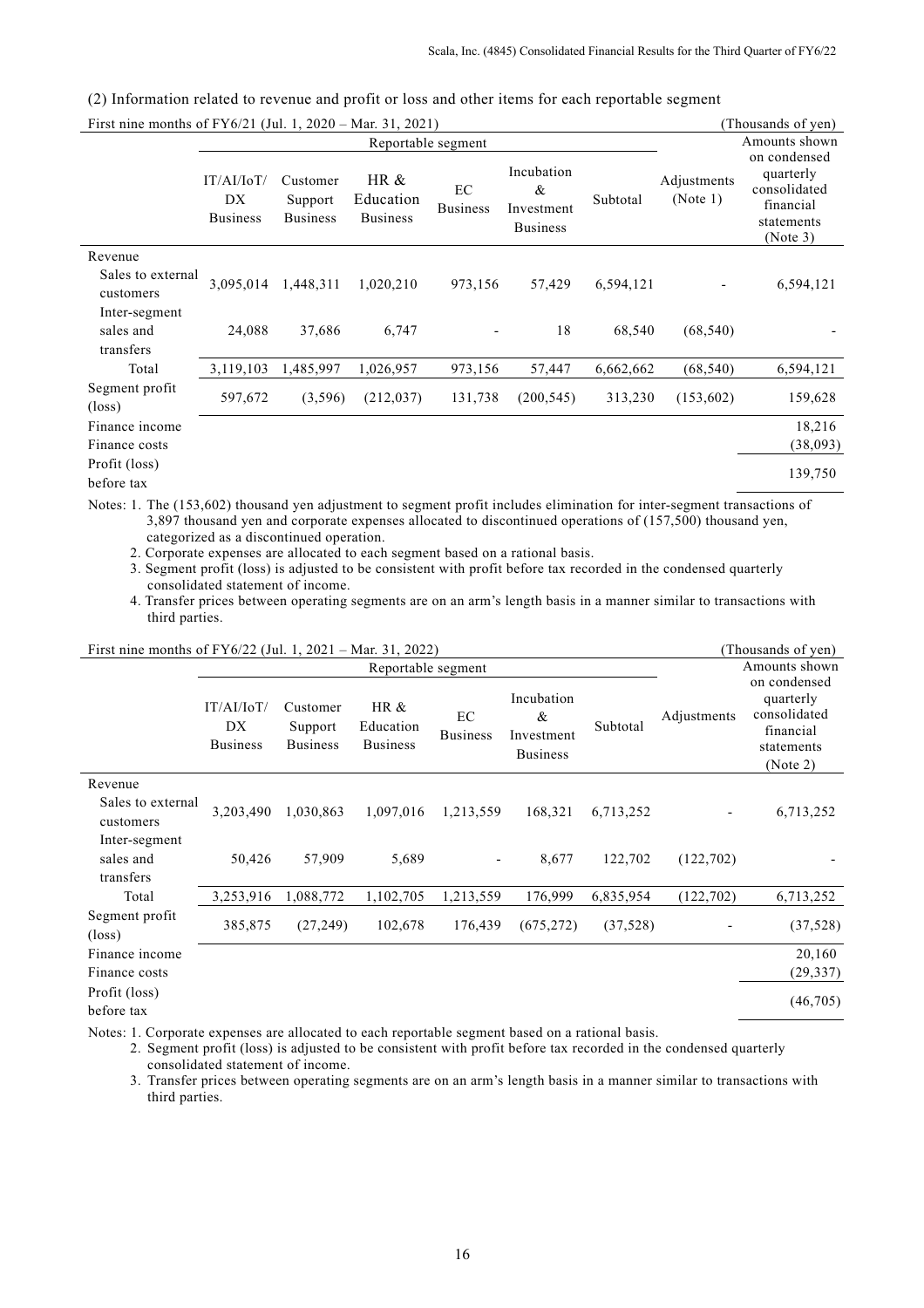## **Discontinued Operations**

Effective on August 14, 2020, the Company concluded an agreement with C5-8 Holdings Co., Ltd. on transferring all shares of SOFTBRAIN Co., Ltd., the Company's consolidated subsidiary. Subsequently on March 22, 2021, the Company completed the transfer of the shares in accordance with the said share transfer agreement.

As SOFTBRAIN Co., Ltd. was excluded from the scope of consolidation in the previous fiscal year, the businesses operated by SOFTBRAIN Co., Ltd. and its subsidiaries have been reclassified and separately presented as discontinued operations.

## (1) Discontinued operations performance

|                                                |                                | (Thousands of yen)               |
|------------------------------------------------|--------------------------------|----------------------------------|
|                                                | First nine months of $FY6/21$  | First nine months of FY6/22      |
|                                                | (Jul. 1, 2020 – Mar. 31, 2021) | $(Jul. 1, 2021 - Mar. 31, 2022)$ |
| Profit or loss from discontinued operations    |                                |                                  |
| Revenue                                        | 9,515,125                      |                                  |
| Expense                                        | (6,659,735)                    |                                  |
| Profit before tax from discontinued operations | 2,855,389                      |                                  |
| Income tax expense                             | (84, 547)                      |                                  |
| Profit from discontinued operations            | 2,770,842                      |                                  |

Note: Revenue in the first nine months of the FY6/21 includes gain on sale of shares of subsidiaries of 2,435,747 thousand yen resulting from transfer of all shares of SOFTBRAIN Co., Ltd.

## (2) Cash flows from discontinued operations

|                                             |                                  | (Thousands of yen)             |
|---------------------------------------------|----------------------------------|--------------------------------|
|                                             | First nine months of $FY6/21$    | First nine months of FY6/22    |
|                                             | $(Jul. 1, 2020 - Mar. 31, 2021)$ | (Jul. 1, 2021 – Mar. 31, 2022) |
| Cash flows from discontinued operations     |                                  |                                |
| Cash flows from operating activities        | (2, 545, 805)                    |                                |
| Cash flows from investing activities        | 5,094,289                        |                                |
| Cash flows from financing activities        | 260,507                          |                                |
| Effect of exchange rate changes on cash and | (1,206)                          |                                |
| cash equivalents                            |                                  |                                |
| Total                                       | 2,807,784                        |                                |
|                                             |                                  |                                |

## **Material Subsequent Events**

1. Making Nihon Pet Small-amount Short-term Insurance Company a wholly owned subsidiary through share acquisition

The Company's Board of Directors resolved at its meeting held on February 14, 2022 that the Company would acquire 100% of shares in Nihon Pet Small-amount Short-term Insurance Company (hereinafter referred to as "NPSSI") and thereby make NPSSI its wholly owned subsidiary. On the same day, the Company executed a share transfer agreement with NPSSI, and on April 26, 2022, completed the procedures for acquiring all shares of NPSSI.

(1) Overview of business combination

Name of company acquired: Nihon Pet Small-amount Short-term Insurance Company

Business: Small-amount Short-term Insurance Business

(2) Reason for share acquisition

NPSSI is a company that has developed business contributing to society through operation of pet insurance "Insurance for Dogs and Cats" since its inauguration, aiming to achieve a happy coexistence of humans and pets and reform the pet industry into the one it should be as well as responding to diverse needs of customers by providing unique insurance products. The Company will aim to achieve a new world of insurance by providing